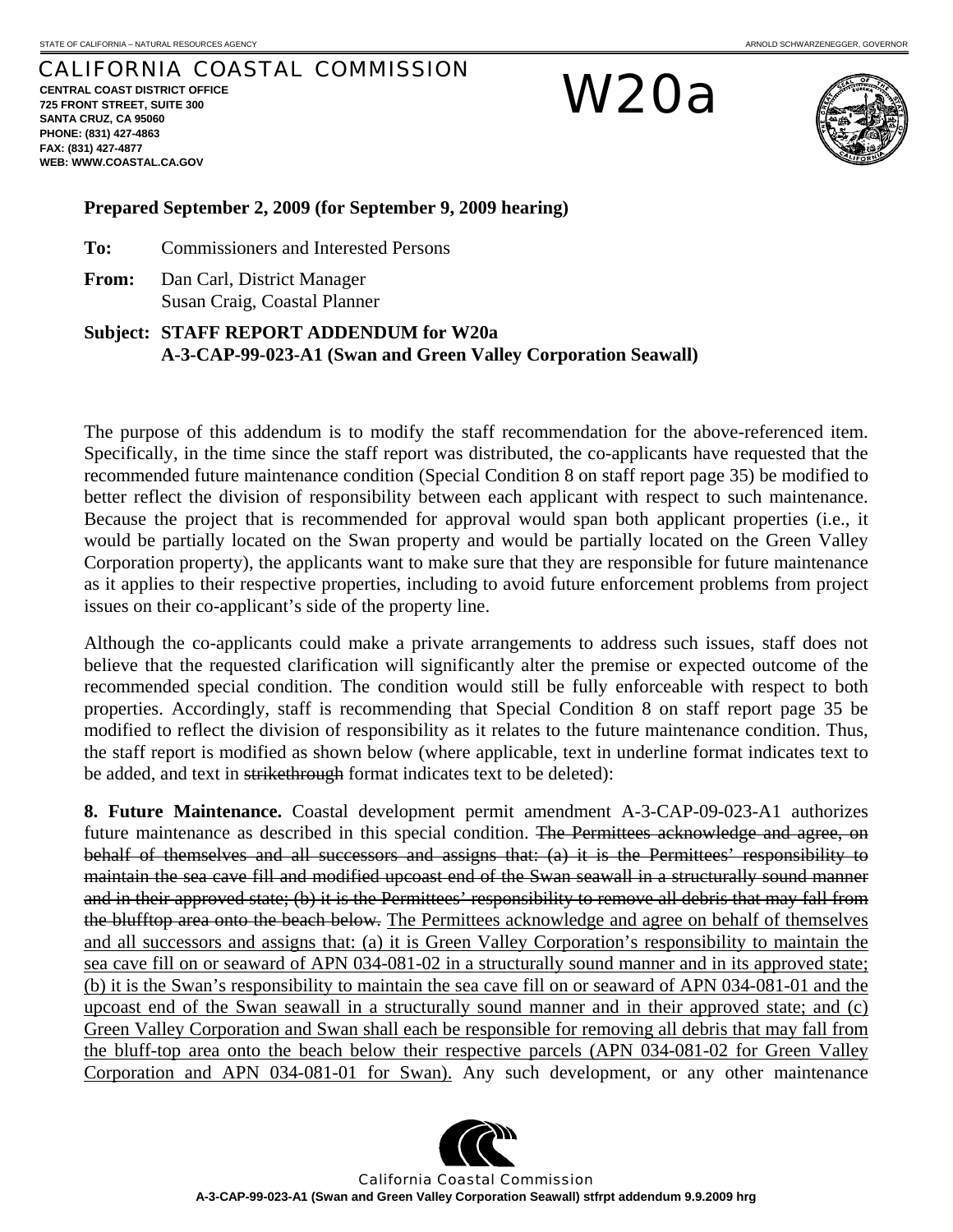#### CDP Amendment Application A-3-CAP-99-023-A1 Swan and Green Valley Corporation Seawall Staff Report Addendum Page 2

development associated with the as-built sea cave fill or modified upcoast end of the Swan seawall shall be subject to the following:… *(remainder of condition unchanged)*

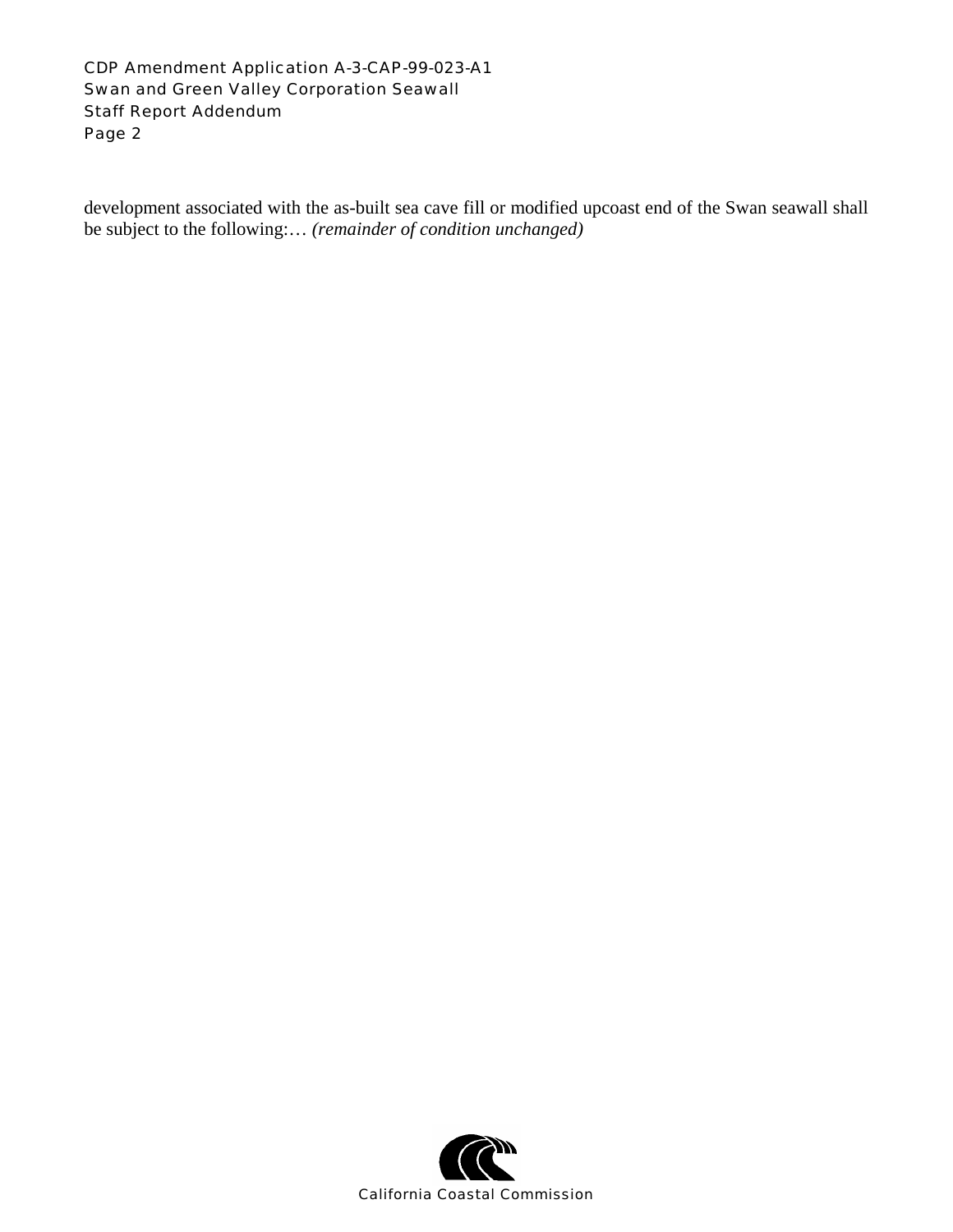

**BUILDING INSPECTION** (831) 648-3183 **HOUSING PROGRAMS** (831) 648-3190 PLANNING/ZONING (831) 648-3190

### CITY OF PACIFIC GROVE COMMUNITY DEVELOPMENT DEPARTMENT

300 FOREST AVENUE PACIFIC GROVE, CALIFORNIA 93950 TELEPHONE (831) 648-3190 FAX (831) 648-3184

September 1, 2009

Mike Watson, Coastal Program Analyst California Coastal Commission Central Coast District Office 725 Front Street, Suite 300 Santa Cruz, CA 95060

Re: Amendment to CDP No. 3-04-027, City of Pacific Grove Parking Meters

#### Dear Mike:

We received and reviewed the draft staff report for the above noted project. We note that there are inconsistencies between the body text and Special Condition No. B.1. The full text of Special Condition No. B.1 is not discussed in the body text of the report. Special Condition No. B.1 allows for existing parking restrictions to remain if evidence can be provided that shows that the restrictions were put in place prior to February 1973, that the restrictions received prior Coastal Commission approval, or that the restrictions are required to allow safe and normal traffic flow (i.e. red curbs in areas where the roadway narrows).

The City of Pacific Grove agrees with the Conditions of Approval as specified in Section II.D of the report. However, we ask that the body text of the report be amended in Section I.A. Summary of Staff Recommendation, and Section II.C. Coastal Development *Permit Determination*, to include the full language of Special Condition No. B.1. It has been our experience in the past that the full Coastal Commission staff reports are considered policy and we want to make sure that the report is clear to anyone reading or implementing the final permit determination in the future.

With the minor text modifications noted above, the City hereby requests that the project be placed on the Consent Calendar of the September 9, 2009 California Coastal Commission agenda.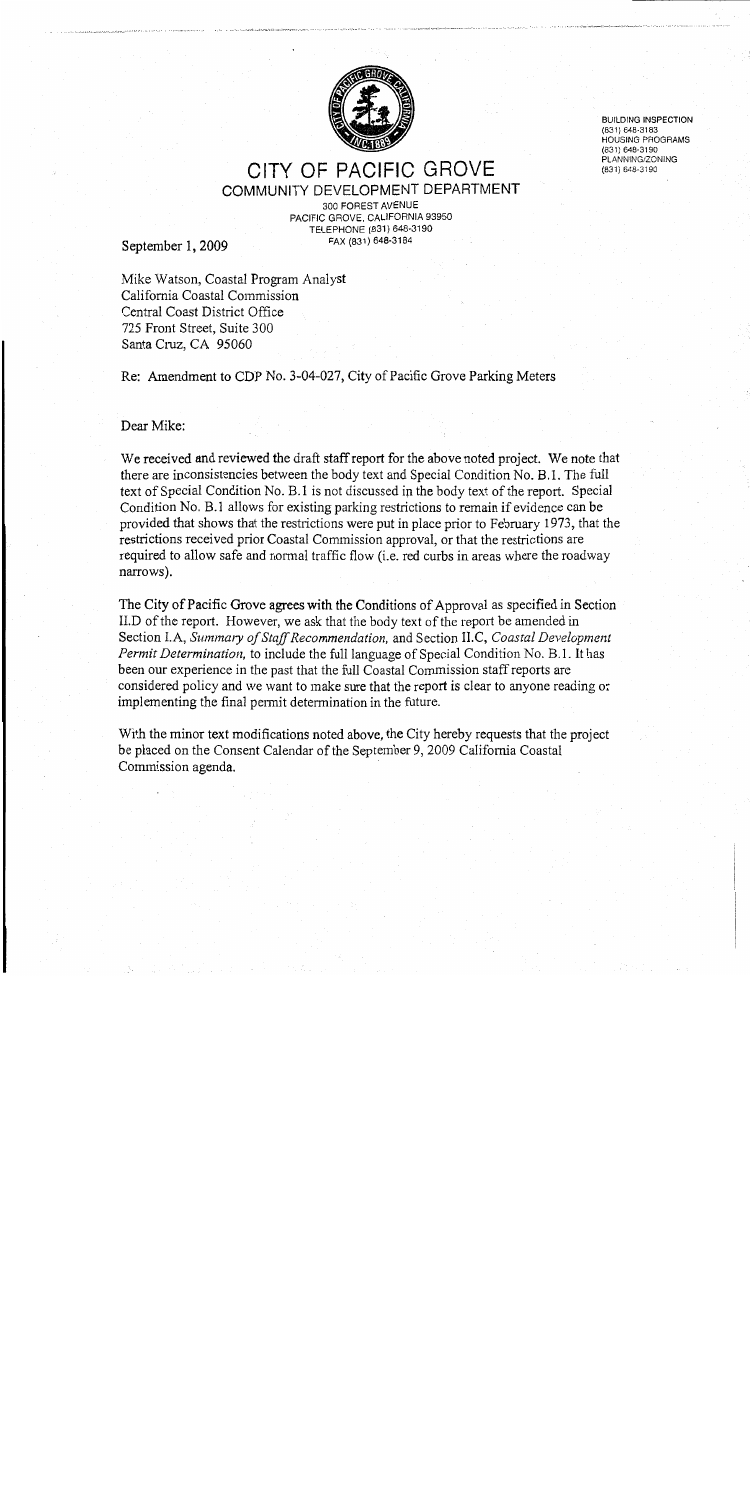California Coastal Commission September 1, 2009 Page 2

Mike, we thank you for the help and guidance that you've provided throughout this process. We appreciate the effort that you've put forth in moving this permit amendment forward.

Sincerely,

Lynn Burgess, AIC

Chief Planner

Cc: Jim Becklenberg, Interim Deputy City Manager Karen Vaughn, Senior Planner File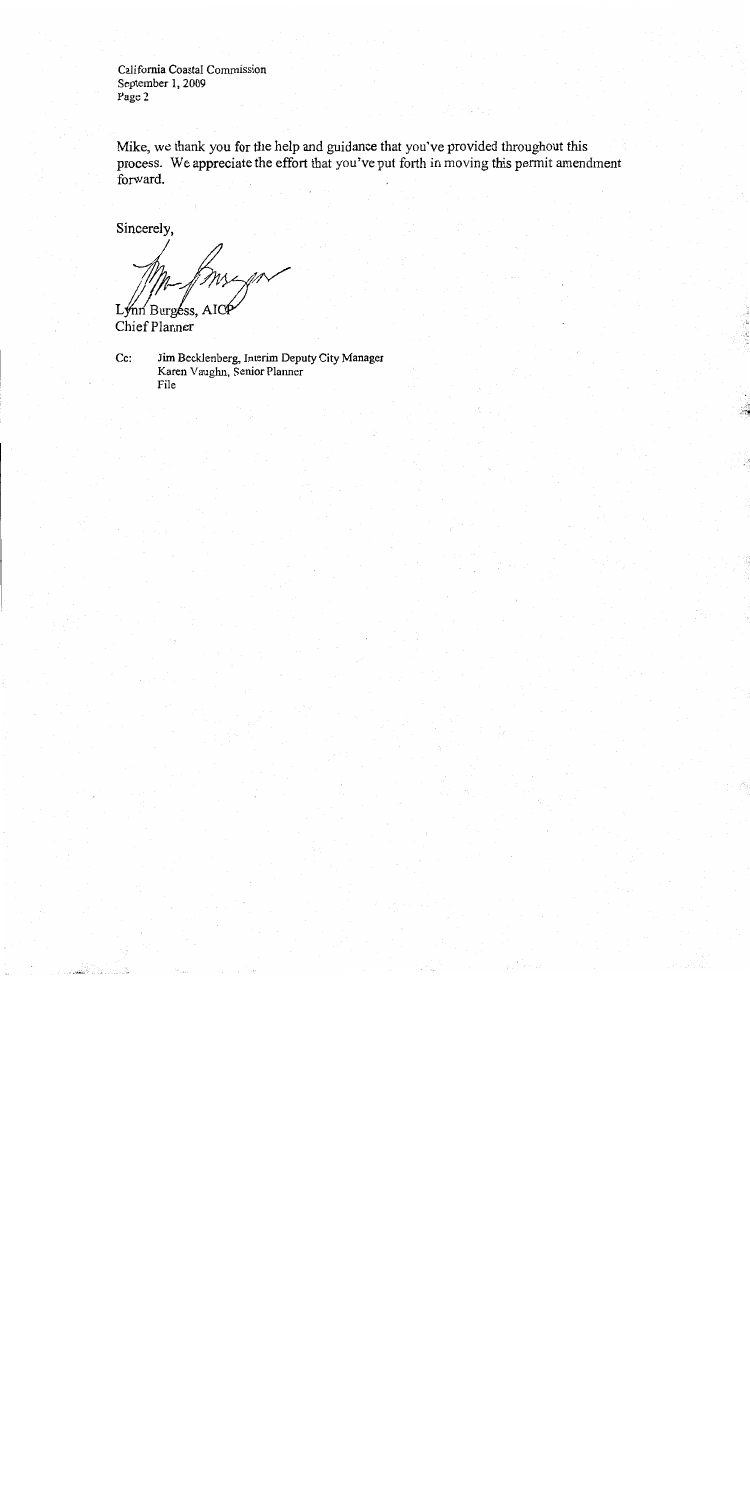## CALIFORNIA COASTAL COMMISSION

**CENTRAL COAST DISTRICT OFFICE 725 FRONT STREET, SUITE 300 SANTA CRUZ, CA 95060 PHONE: (831) 427-4863 FAX: (831) 427-4877 WEB: WWW.COASTAL.CA.GOV**

W20b



| Filed:                    | 06/03/2009 |
|---------------------------|------------|
| $180th$ day:              | 11/30/2009 |
| Staff report prepared:    | 08/19/2009 |
| Staff Report prepared by: | M. Watson  |
| Staff Report approved by: | D. Carl    |
| Hearing date:             | 09/09/2009 |
|                           |            |

## COASTAL DEVELOPMENT PERMIT AMENDMENT APPLICATION

| Application number 3-04-027-A1, Pacific Grove Parking Meters                                                                                                                                                                                                                                                                                                                                      |
|---------------------------------------------------------------------------------------------------------------------------------------------------------------------------------------------------------------------------------------------------------------------------------------------------------------------------------------------------------------------------------------------------|
|                                                                                                                                                                                                                                                                                                                                                                                                   |
| <b>Project location</b> Eardley Avenue, northeast of Central Avenue; Dewey Avenue, northeast of<br>Sloat Avenue; Sloat Avenue, between Dewey and Eardley; Ocean View<br>Boulevard between Dewey and Eardley; and Wave Street between Eardley<br>and the city limit just downcoast of the Monterey Bay Aquarium and near<br>Hopkins Marine Station in the City of Pacific Grove (Monterey County). |
| <b>Project description</b> Amend CDP 3-04-027 to allow a temporary metered parking program<br>(originally allowed for 5-years) to be continued permanently.                                                                                                                                                                                                                                       |
|                                                                                                                                                                                                                                                                                                                                                                                                   |
| <b>Staff recommendation  Approval with Conditions</b>                                                                                                                                                                                                                                                                                                                                             |

# I. Staff Recommendation

### A. Summary of Staff Recommendation

The City of Pacific Grove proposes to amend a previously-approved coastal development permit (CDP) to implement and operate a metered parking program along a two square block area immediately adjacent to Cannery Row and the Monterey city limit in Pacific Grove. The original permit approved the installation and operation of 100 parking meters, bike racks, change machine, and signage for a 5-year period on Ocean View Boulevard, Dewey Avenue, Eardley Avenue, Sloat Avenue, and Wave Street. The proposed amendment would modify permit conditions to allow the temporary operation of the metered parking program to be continued indefinitely. This would include continued operation of 100 parking meters in the metered parking zone, retaining the parking program signage, and maintaining the required bicycles racks, benches, and change machine. The City has not proposed to increase the current parking fee schedule, to change the hours of operation, or to change the time limits on the use of the metered parking spaces.

The amendment raises inconsistencies with Coastal Act access and recreation policies that require maximum public access be provided, that protect park and recreation areas, and that protect and require



California Coastal Commission **3-04-027-A1 (Pacific Grove Parking Meters) stfrpt 9.09.2009.hrg**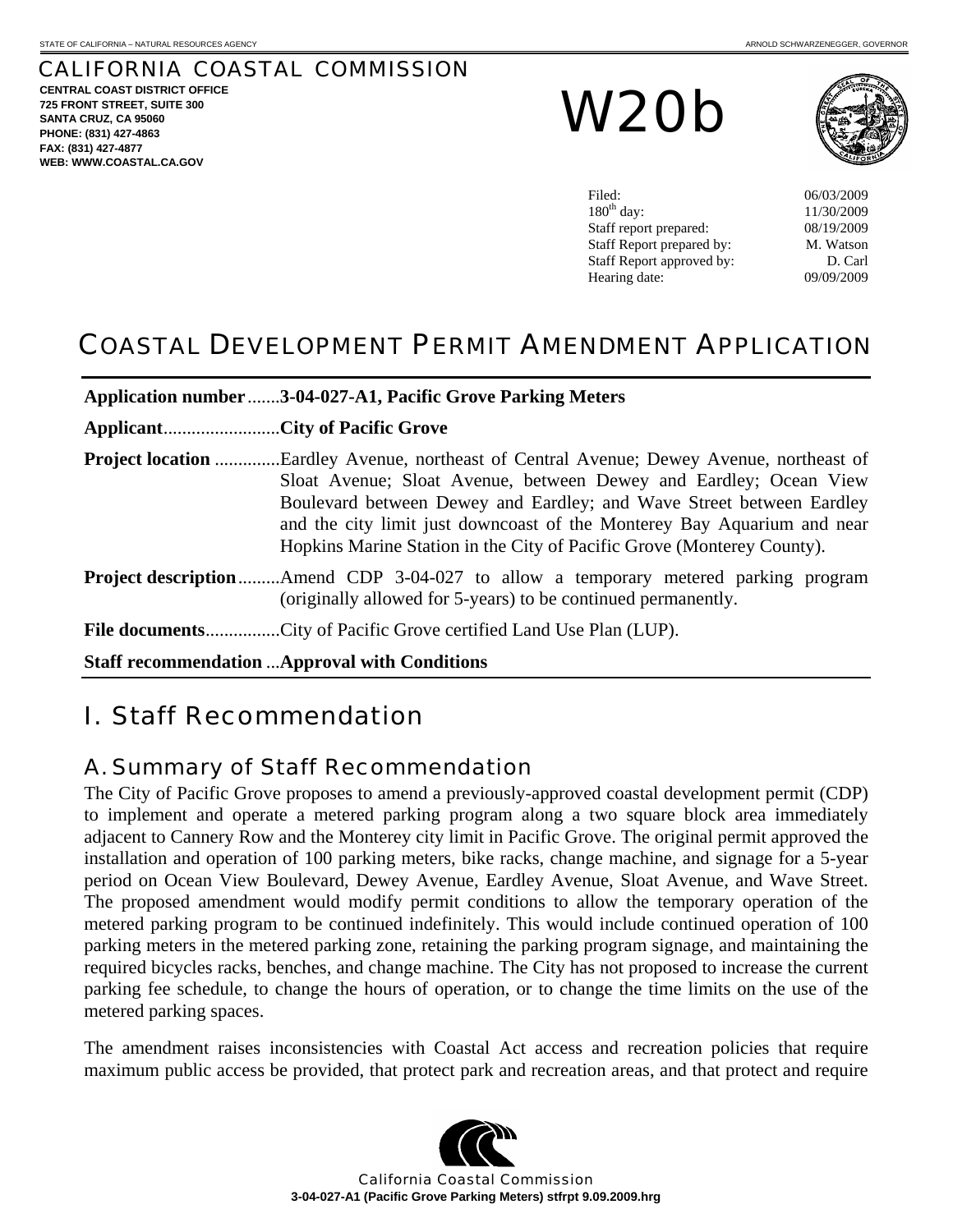#### CDP Amendment Application 3-04-027-A1 Pacific Grove Parking Meters Page 2

the provision of lower cost visitor and recreational facilities. The proposed permanent operation of the metered parking program would indefinitely displace visitors from free on-street parking in this area, leaving only paid parking alternatives for this prime visitor destination area. Yes, the public could use the metered spaces in question, but the fee proposed, ranging from a dollar for the first hour up to \$22 for an 8-hour stretch, would displace public access users, including disproportionately displacing users with lower incomes, for whom the fee would be excessive. Furthermore, the cumulative impact of the proposed program, along with a series of existing parking regulations in Pacific Grove and Monterey, has led to a diminishing number of free, unrestricted parking spaces near the shoreline, and thus has significantly limited the public's ability to access the coast in this popular visitor serving destination, including those in need of lower cost facilities in order to access the coast at all.

Staff is sensitive to the City's identified need for revenue augmentation, and can understand applying such a program in the area proposed that is near Cannery Row and the Monterey Bay Aquarium, where most parking options are fee-based. However, absent offsetting mitigation, the proposed program cannot be found consistent with the Coastal Act. Fortunately, the original CDP provides a framework for considering this application that can be used to allow approval of the City's proposal while providing options that can still address the Coastal Act requirements to maximize and protect public recreational access, including parking facilities, and including those necessary to ensure adequate low cost options. Specifically, the amended CDP can be conditioned similar to the temporary program CDP to ensure that on-street parking along the immediate shoreline from the metered parking area to Fountain Avenue near Lover's Point (a distance of almost a mile) is left as free unrestricted public parking for the life of the metered parking program. Within this area, all parking restrictions not recognized by CDP (including a preferential residential parking program, red curbing, no parking signs, etc.) would need to be removed to ensure such free unrestricted parking access.

Thus, staff recommends that the Commission conditionally approve the proposed amendment. The motion and resolution is found directly below.

## B. Staff Recommendation on CDP Amendment

Staff recommends that the Commission, after public hearing, **approve** the proposed project subject to the standard and special conditions below.

**Motion:** I move that the Commission approve the proposed amendment to coastal development permit number 3-04-027 pursuant to the staff recommendation.

**Staff Recommendation of Approval:** Staff recommends a **YES** vote. Passage of this motion will result in approval of the amendment as conditioned and adoption of the following resolution and findings. The motion passes only by affirmative vote of a majority of the Commissioners present.

**Resolution to Approve the Permit Amendment:** The Commission hereby approves the coastal development permit amendment on the ground that the development as amended and subject to conditions, will be in conformity with the policies of Chapter 3 of the Coastal Act and will not

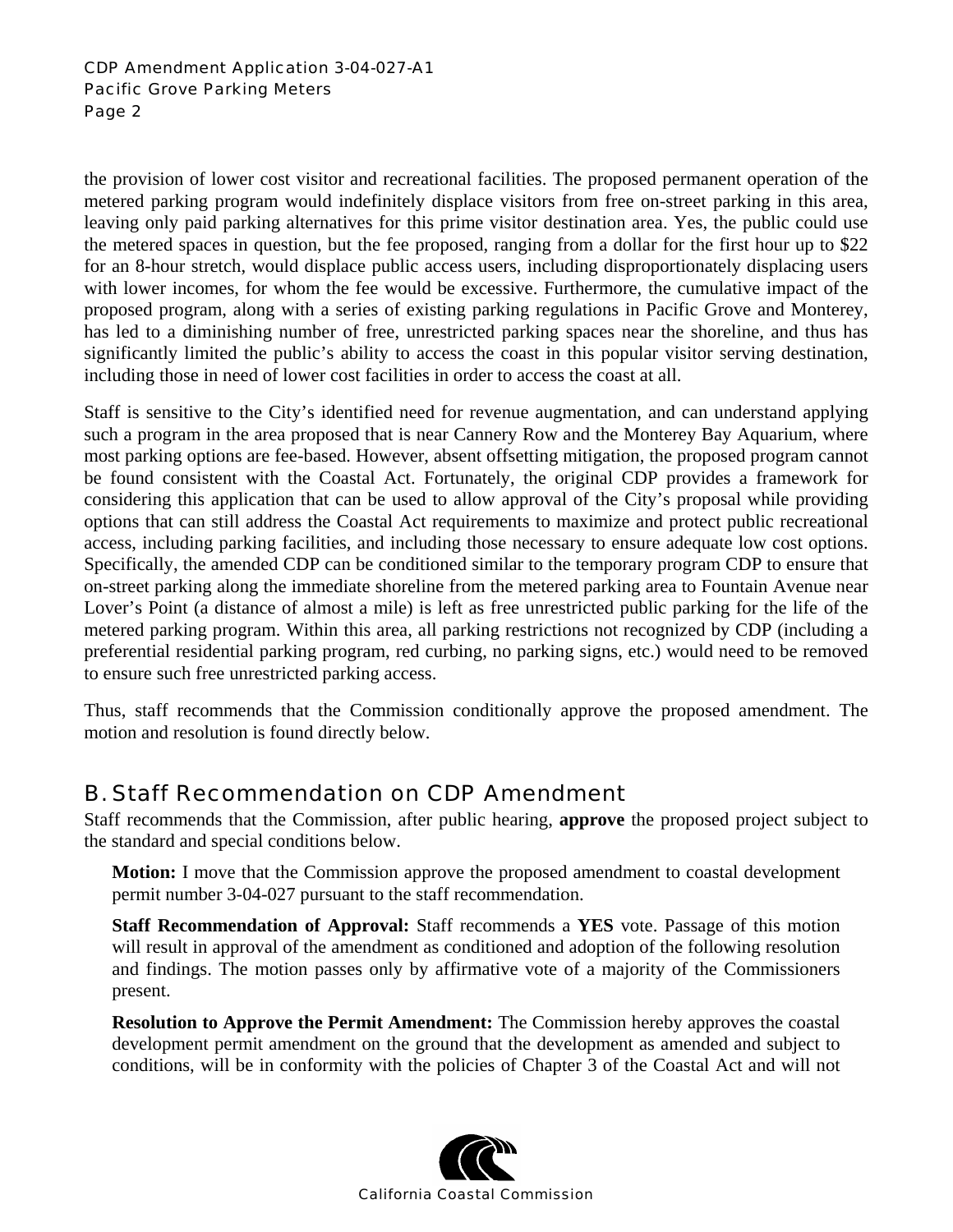prejudice the ability of the local government having jurisdiction over the area to prepare a Local Coastal Program conforming to the provisions of Chapter 3. Approval of the permit amendment complies with the California Environmental Quality Act because either 1) feasible mitigation measures and/or alternatives have been incorporated to substantially lessen any significant adverse effects of the amended development on the environment, or 2) there are no feasible mitigation measures or alternatives that would substantially lessen any significant adverse impacts of the amended development on the environment..

# Staff Report Contents

| $\mathbf{I}$ . |                                                                                              |  |  |  |  |
|----------------|----------------------------------------------------------------------------------------------|--|--|--|--|
|                |                                                                                              |  |  |  |  |
|                |                                                                                              |  |  |  |  |
|                |                                                                                              |  |  |  |  |
|                |                                                                                              |  |  |  |  |
|                |                                                                                              |  |  |  |  |
|                |                                                                                              |  |  |  |  |
|                |                                                                                              |  |  |  |  |
|                |                                                                                              |  |  |  |  |
|                |                                                                                              |  |  |  |  |
|                |                                                                                              |  |  |  |  |
|                |                                                                                              |  |  |  |  |
|                |                                                                                              |  |  |  |  |
|                |                                                                                              |  |  |  |  |
|                | III. Exhibits                                                                                |  |  |  |  |
|                | Exhibit A: Regional Location Map                                                             |  |  |  |  |
|                | Exhibit B: Project Vicinity Map                                                              |  |  |  |  |
|                | Exhibit C: Metered Parking Program Location                                                  |  |  |  |  |
|                | Exhibit D: Aerial Photo of Area                                                              |  |  |  |  |
|                | Exhibit E: Photo of Parking Meters                                                           |  |  |  |  |
|                | $Ev$ <sub>hi</sub> lf <sub>1</sub> $Et$ $Ct$ <sub>1</sub> of Deciting Crosse Ordinance 02.14 |  |  |  |  |

- Exhibit F: City of Pacific Grove Ordinance 03-14
- Exhibit G: Required Free Unrestricted Parking Area

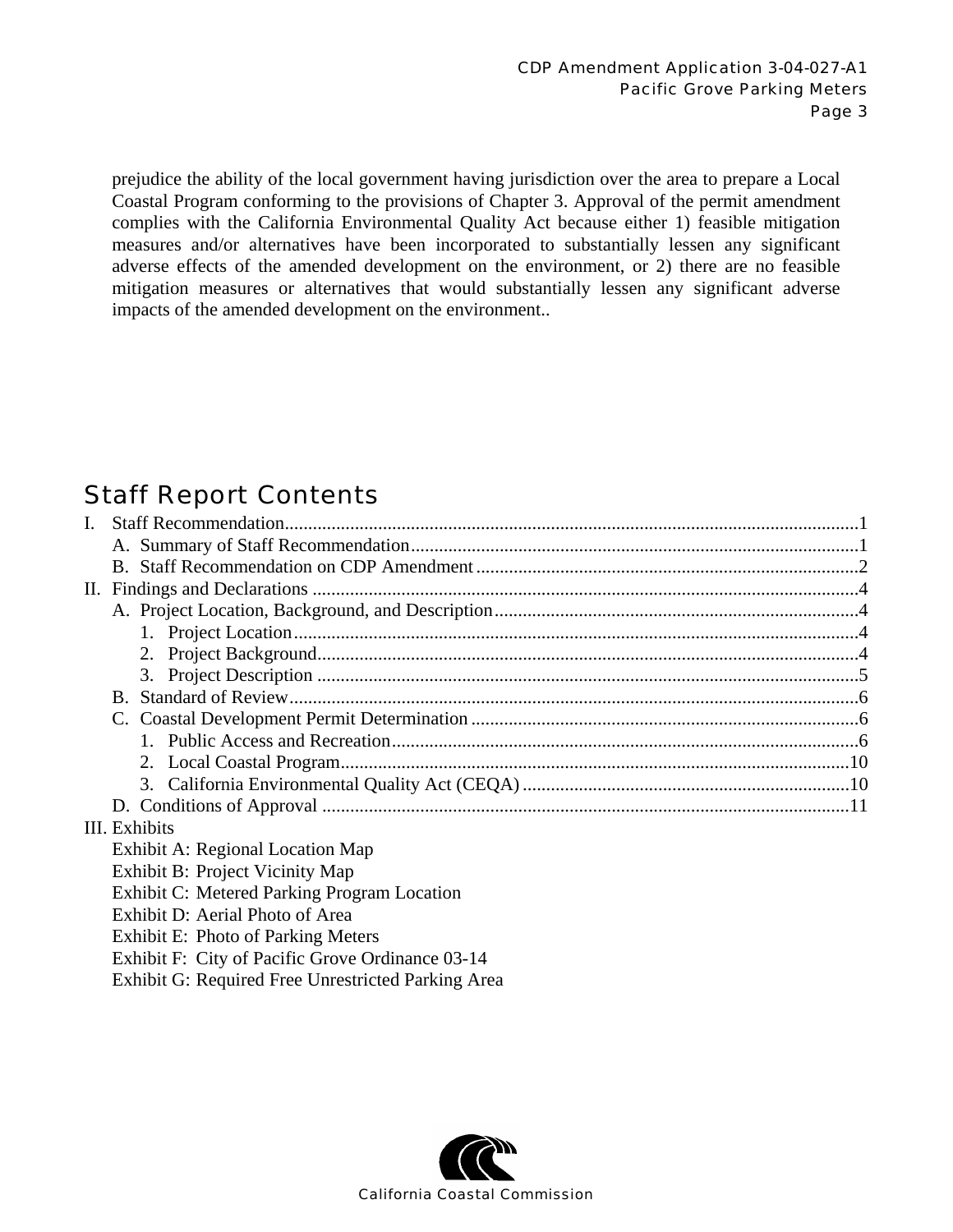# II. Findings and Declarations

The Commission finds and declares as follows:

## A. Project Location, Background, and Description

### 1. Project Location

Pacific Grove is located on the southern tip of Monterey Bay approximately 100 miles south of San Francisco and is bounded by the City of Monterey (upcoast), the Del Monte Forest area (downcoast) and Pacific Ocean and Monterey Bay. David Avenue, running perpendicular to the shore, essentially divides the cities of Monterey and Pacific Grove along a Northeast-Southwest plane (see Exhibit D). The proposed metered parking program is located on the first two blocks inland from the shoreline and the first two blocks adjacent to the Monterey city limits. This locale includes the American Tin Cannery and Hopkins Marine Station in the City of Pacific Grove and the Monterey Bay Aquarium in the City of Monterey. The Point Cabrillo planning area, as it is called in the certified Land Use Plan (LUP), is one of the most popular visitor-serving destinations on the Monterey Peninsula. The big draw to this location is the world-renowned Monterey Bay Aquarium. Located at the west end of Cannery Row and contiguous with the Monterey-Pacific Grove city limit, the Monterey Bay Aquarium boasts over 1.8 million visitors annually and was recently awarded the distinction of the nation's No. 3 top-rated family attraction.<sup>1</sup> In addition to the Aquarium, the historic Cannery Row offers shopping at a number of retail venues, culinary treats at its distinctive restaurants, a multitude of visitor serving lodging accommodations, and an eclectic system of public accessways winding along the shoreline and in and around the built environment. The proposed parking program is also located at the "trailhead" to the City's recreational pedestrian and bicycle path that meanders along the City shoreline downcoast of Cannery Row and the Aquarium along the entire length of the City, offering sweeping views of Monterey Bay, offshore granite rock formations, and pocket cove beaches, as well as glimpses of nearshore marine life. Ocean View Boulevard, the first through public road, meanders similarly just inland of the Pacific Grove recreational trail.

### 2. Project Background

In September 2004 the Coastal Commission approved a temporary 5-year coastal development permit, CDP Number 3-04-027, authorizing (after-the-fact)<sup>2</sup> the temporary operation of a metered parking program together with the physical installation of 100 parking meters, signs, and related development. The paid parking program operates on several streets adjacent to the shared border with Monterey that includes Eardley Avenue (32 metered spaces), Dewey Avenue (8 metered spaces), Sloat Avenue (20 metered spaces), Ocean View Boulevard (33 metered spaces), and Wave Street (7 metered spaces) (see Exhibit C for precise meter locations). Prior to the metered parking program and the Commission's action on the CDP, parking on the affected streets was time restricted (i.e., 2-hour parking), but parking

1

<sup>2</sup> The City installed the meters in 2003 without benefit of a CDP.



<sup>1</sup> By Zagat Survey U.S. Family Travel Guide.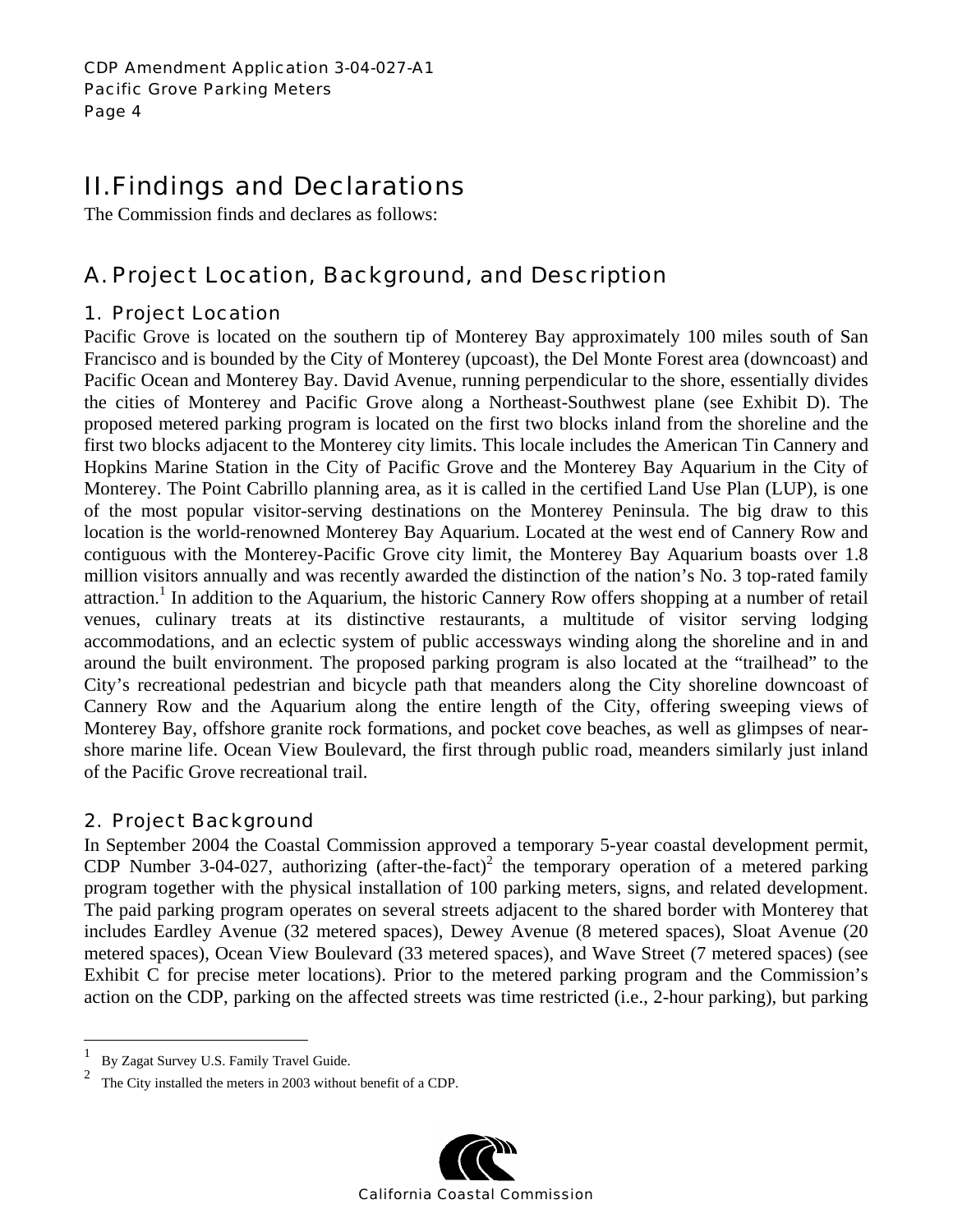was free. Per the original temporary CDP, the metered parking fee schedule increases with the amount of time a parking space is occupied. The graduated rate is \$1 per hour for the first 2 hours, \$2 per hour for the third and fourth hours, and \$4 per hour for each hour or portion thereafter up to a maximum stay of eleven paid hours per day (i.e., the program operates from 9:00 a.m. and 8:00 p.m. seven days a week). $3$ 

Special Condition 3 of CDP 3-04-027 limited the term of the permit to 5 years from the date of the Commission's approval (i.e., to September 8, 2009), and required all components of the parking program to be removed prior to that date unless the Commission approved a new permit authorizing the operation of the metered parking program beyond the initial five years. The special conditions of CDP 3-04-027 further required that an application to retain the metered parking program be submitted at least 6 months prior to the expiration date of the permit if the City wished to continue the program past the temporary 5-year period, and that all existing parking along Ocean View Boulevard between Dewey Avenue and Fountain Avenue remain free and unrestricted for the life of the project, except for those existing restrictions that had been legally permitted and in existence prior to the date of approval of CDP 3-04-027. In this respect, the coastal permit findings identified a number of parking restrictions (e.g., time limits, red curb, residential permit parking) within the mitigation area identified above, and indicated that the origins of these restrictions needed to be reviewed, including as part of any subsequent submittal (such as the proposed amendment), to determine their coastal permit status.

The City of Pacific Grove submitted an application on March 9, 2009 proposing to extend the authorization of the metered parking program beyond its September 8, 2009 termination date. The City was unable to locate and did not submit any information identifying the origins of the existing parking restrictions in and near the project area identified in the Commission's original approval. Similarly, the Commission has not to date located any evidence that CDPs were issued for such restrictions or that such restrictions were in place prior to the coastal permitting requirements of Proposition 20 (the Coastal Initiative) and the Coastal Act.<sup>4</sup> Therefore, for the purposes of the evaluation of this permit amendment, such restrictions in the project area are considered unpermitted.<sup>5</sup>

### 3. Project Description

 $\overline{a}$ 

The proposed amendment would modify the base CDP to allow the temporary operation of the metered parking program to be continued permanently. This would include operation of 100 parking meters on the streets identified above, retaining the parking program signage, and maintaining the required bicycle racks, benches, and change machine. The City has not proposed to increase the current parking fee schedule, to change the hours of operation, or to change time limits on the use of the metered parking spaces. The City has not proposed to change or modify the existing requirement that parking along

<sup>5</sup> These include, but are not limited to, a preferential residential parking program that operates on Ocean View Boulevard between Dewey Avenue and Second Street, Sloat Avenue, and Central Avenue; red curbs; time restrictions; and 'no parking' signs.



 $3\sigma$  Or, for one vehicle using the space all day, 1 hour costs \$1, 2 hours cost \$2, 3 hours cost \$4, 4 hours cost \$6, 5 hours cost \$10, 6 hours cost \$14, 7 hours cost \$18, 8 hours cost \$22, 9 hours cost \$26, 10 hours cost \$30, and 11 hours cost \$34.

<sup>4</sup> <sup>4</sup> Coastal permits have been required in this area going back to February 1973 pursuant to Proposition 20.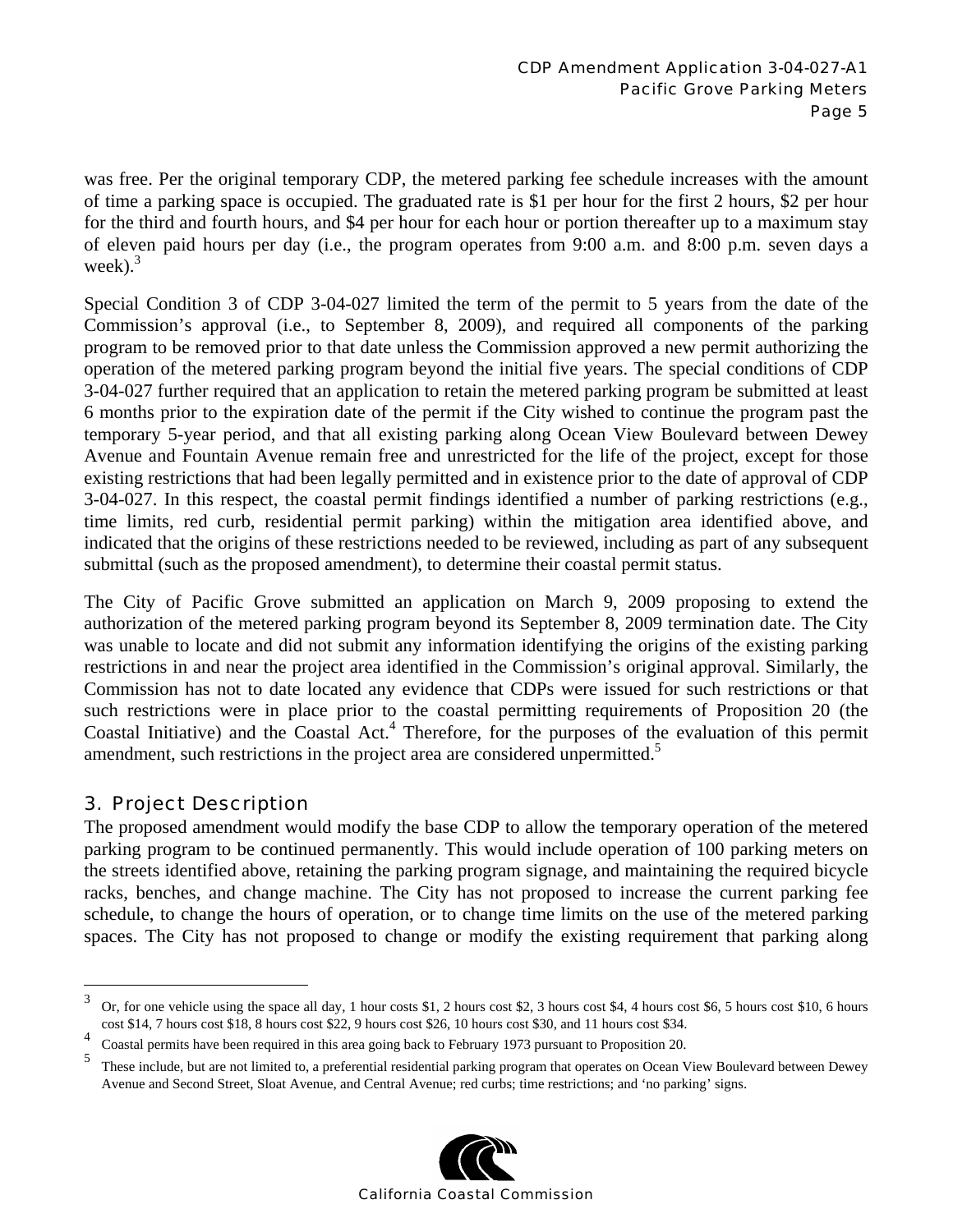Ocean View Boulevard between the project area and Fountain Avenue be maintained as free, unrestricted parking.

### B. Standard of Review

The Point Cabrillo section of the City of Pacific Grove is within the coastal zone, but the City does not have a certified LCP. The City's Land Use Plan (LUP) was certified in 1991, but the zoning, or Implementation Plan (IP) portion of the LCP has not yet been certified. The City is currently working to complete the IP. Because the City does not yet have a certified LCP, the Commission must issue coastal development permits, with the standard of review being the Coastal Act, although the certified LUP may serve as an advisory document.

## C. Coastal Development Permit Determination

### 1. Public Access and Recreation

### A. Relevant Coastal Act and Land Use Plan Policies

Coastal Act Sections 30210 through 30214 and 30220 through 30224 specifically protect public recreational access, including parking access. In particular:

*Section 30210: In carrying out the requirement of Section 4 of Article X of the California Constitution, maximum access, which shall be conspicuously posted, and recreational opportunities shall be provided for all the people consistent with public safety needs and the need to protect public rights, rights of private property owners, and natural resource areas from overuse.* 

*Section 30211: Development shall not interfere with the public's right of access to the sea where acquired through use or legislative authorization, including, but not limited to, the use of dry sand and rocky coastal beaches to the first line of terrestrial vegetation.* 

*Section 30212(a): Public access from the nearest public roadway to the shoreline and along the coast shall be provided in new development projects…* 

*Section 30213: Lower cost visitor and recreational facilities shall be protected, encouraged, and, where feasible, provided. Developments providing public recreational opportunities are preferred. …* 

*Section 30221. Oceanfront land suitable for recreational use shall be protected for recreational use and development unless present and foreseeable future demand for public or commercial recreational activities that could be accommodated on the property is already adequately provided for in the area.* 

*Section 30223. Upland areas necessary to support coastal recreational uses shall be reserved for such uses, where feasible.* 

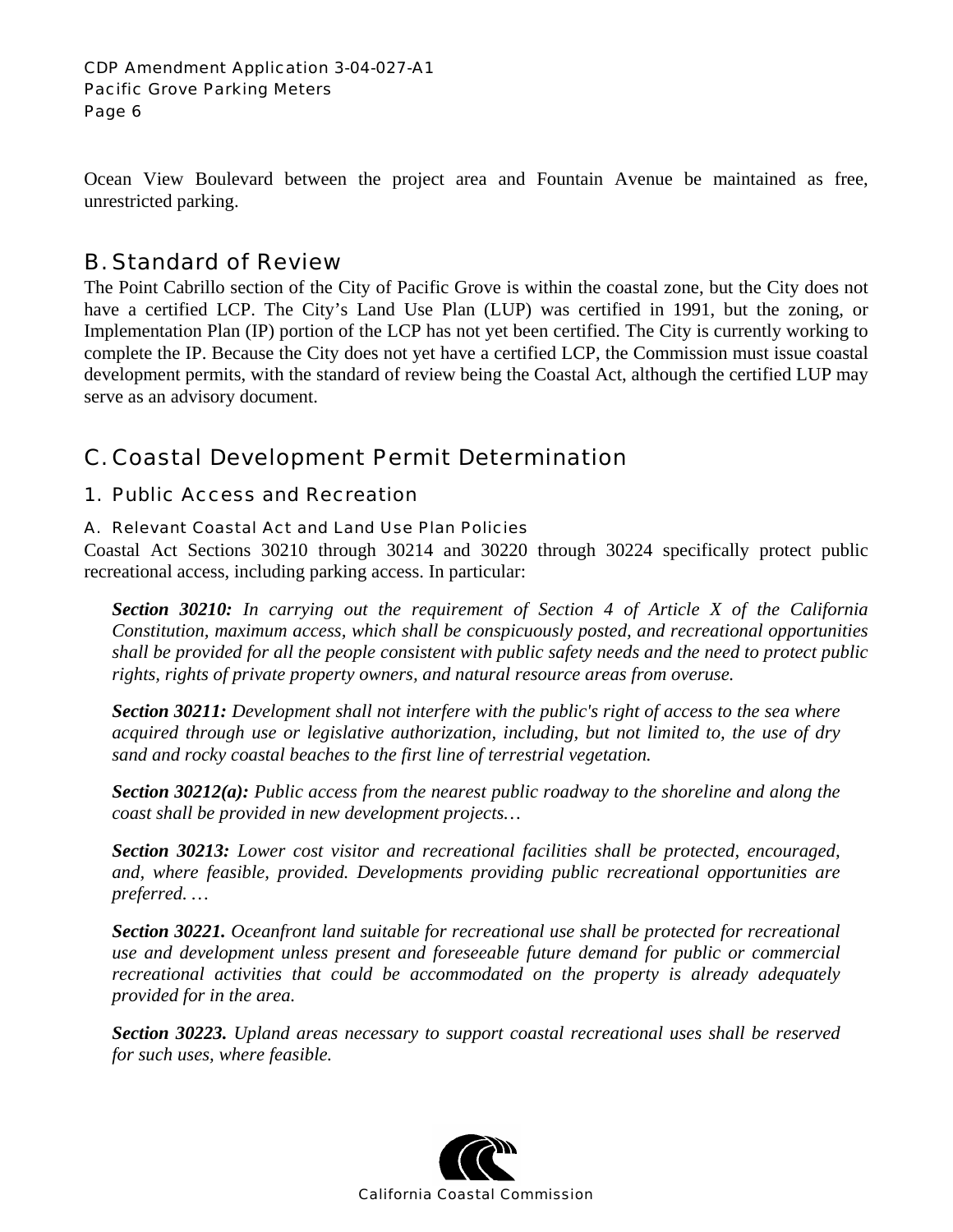Coastal Act Section 30240(b) also protects parks and recreation areas, such as the adjacent recreational trail along the Pacific Grove shoreline. Section 30240(b) states, in applicable part:

*Section 30240(b). Development in areas adjacent to…parks and recreation areas shall be sited and designed to prevent impacts which would significantly degrade those areas, and shall be compatible with the continuance of those…recreation areas.* 

The City's LUP also provides guidance to the Commission as it considers proposals for development in the Point Cabrillo neighborhood. With regards to public recreational access, the LUP contains the following relevant policies:

*4.2.4.1: The City shall enhance access to its shoreline, while maintaining the coastal zone's unique character, by reducing the impact of the automobile. This will be accomplished, in part, by encouraging use of the bus system lines within the coastal zone, and by providing non-vehicular coastal access opportunities in the form of pedestrian/bicycle paths.* 

*4.2.5.5: New development at popular visitor destinations shall be required to provide bicycle racks to encourage bicycle users.* 

*4.2.6.3: Appropriate signing should be considered for popular visitor destinations and access points in conjunction with other sign programs under coastal access and habitat protection policies.* 

*5.4.2: The City shall coordinate shoreline access planning with the City of Monterey…* 

*5.4.4: The City shall enhance access to its shoreline, while maintaining the coastal zone's unique character, by reducing the impact of automobiles. This shall be accomplished, in part, by encouraging use of public transportation within the coastal zone, and by providing non-vehicular coastal zone access opportunities.* 

### B. Analysis

Many areas of urbanized California coastline have some form of parking fee or program, and these are generally driven by public safety, public access regulation, and revenue generation objectives -- all of which are the stated purpose of the City of Pacific Grove in this application. The City has indicated that the metered program has dissuaded Cannery Row employees from parking in this area in favor of other parking or transportation alternatives. In so doing, it has opened up convenient parking for visitors to the area and generated upwards of \$250,000 in annual revenue for the City. The City believes that the graduated fee schedule encourages parking space turn-over, and thus additional opportunities for visitor parking.

The cited Coastal Act policies make clear that maximum recreational access must be provided for all segments of society. Those policies also require that lower cost visitor and recreational facilities be protected and, where feasible, provided, and require that adjacent park and recreation areas, like the City's recreational trail, be protected from the affects of adjacent development. This location is a popular parking area for visitors to the Monterey Bay Aquarium and Cannery Row, as it provides easy

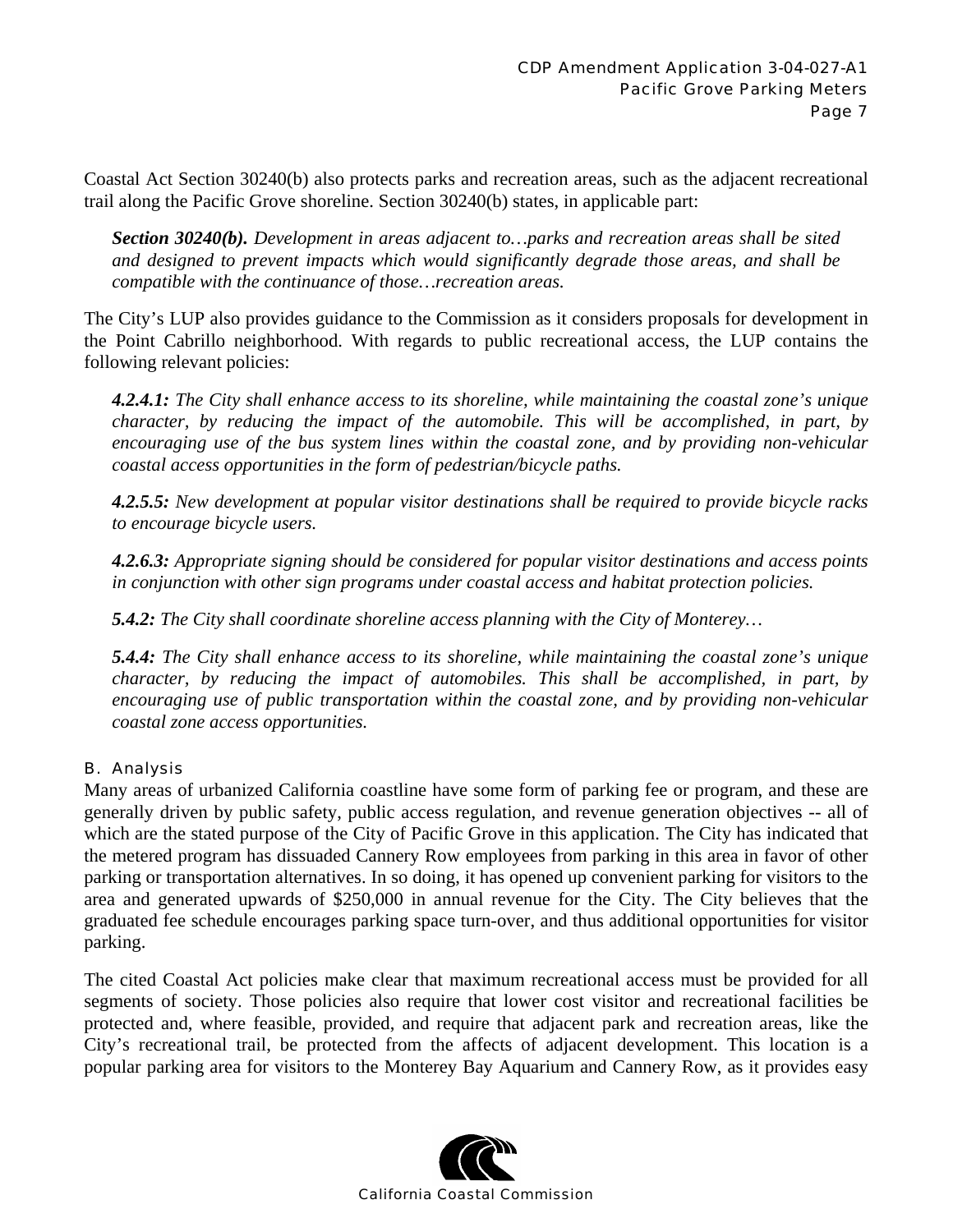#### CDP Amendment Application 3-04-027-A1 Pacific Grove Parking Meters Page 8

access to the western end of Cannery Row. There are a multitude of pay-for-parking alternatives within the first few blocks of the area. However, prior to the installation of parking meters at this location in 2003,<sup>6</sup> this two square-block section of town provided the only "free" parking within a short (less than 5 minutes) walking distance of these well-attended visitor attractions. The proposed amendment would indefinitely extend the metered parking program across this two square-block parking area, and would thus require visitors to the area who are not willing or not able to pay for parking to seek unrestricted parking further away from the prime visitor destinations. Additionally, the presence of a residential permit parking program immediately adjacent to the west of the proposed metered program threatens to push the only free and unrestricted parking more than 3 blocks from Cannery Row and the Aquarium.

Parking fees in the vicinity range from \$1 per hour at meters (time-limited) to \$10 per day or more at public and privately managed parking lots. Fees for the subject metered parking program in the City of Pacific Grove are \$1 per hour for the first two hours, \$2 per hour for the next two hours, and \$4 per hour for each hour thereafter. A trip to the Monterey Bay Aquarium generally lasts a minimum of two hours, however, more often than not, a complete tour of the attraction and lunch at Cannery Row can easily last 4 to 5 hours. Some members of the public may find the parking fee unaffordable, and there aren't any other nearby and convenient locations to park and access the attractions in this area without paying a fee. Yes, the public could use the metered spaces in question, but the fee proposed, ranging from a dollar for the first hour up to \$10 for 5 hours (and \$22 for an 8-hour stretch), would displace public access users, including disproportionately displacing users with lower incomes, for whom the fee would be excessive. Visitors unwilling and/or unable to afford to pay such parking fees would also pushed further away from the shoreline and access destinations to look for lower cost parking options thus leading to less low/no-cost parking availability overall in the area.

Furthermore, recent trends in parking regulations raise concerns about the cumulative impacts of individual projects on the ability of the public to readily park and access the shoreline. Over time, the establishment of various parking regulations in both Pacific Grove and Monterey has led to a diminishing number of free and low cost, unrestricted parking spaces for this prime visitor destination, including along the historic Cannery Row. There are a multitude of parking regulations including time limits, metered parking, residential permit parking, red curbs, and overnight parking bans that limit the public's ability to freely access the coast.<sup>7</sup> The cumulative impact of the proposed program along with this series of existing parking regulations significantly limits the public's ability to access the coast in this popular visitor serving destination, especially for those in need of lower cost facilities in order to access the coast at all. Where the Commission has acted to approve parking programs that restrict the general public from free parking, the local government was required to relocate the free parking elsewhere.<sup>8</sup> Even in cases where the proposed parking restrictions were limited to timing restrictions

<sup>8</sup> See, for example, previous Commission actions on the following applications: 5-84-236 (City of Hermosa Beach), 5-98-42 (City of Long Beach), 5-02-380 (City of Santa Monica), and 5-02-422 (City of Seal Beach).



 $\frac{1}{6}$  $\frac{1}{7}$  Id.

<sup>7</sup> There are various parking restrictions along the stretch of Ocean View Boulevard in Pacific Grove including prohibitions on the north side of Ocean View from Carmel Street to 13th Street, on the seaward side of Ocean View from Dewey Avenue to 2nd Street, a residential parking district on the landward side of Ocean View from Dewey to 2nd Street, and red, yellow, and blue curb areas on Ocean View from Dewey to Fountain Avenue. As previously described, these parking restrictions are all considered unpermitted.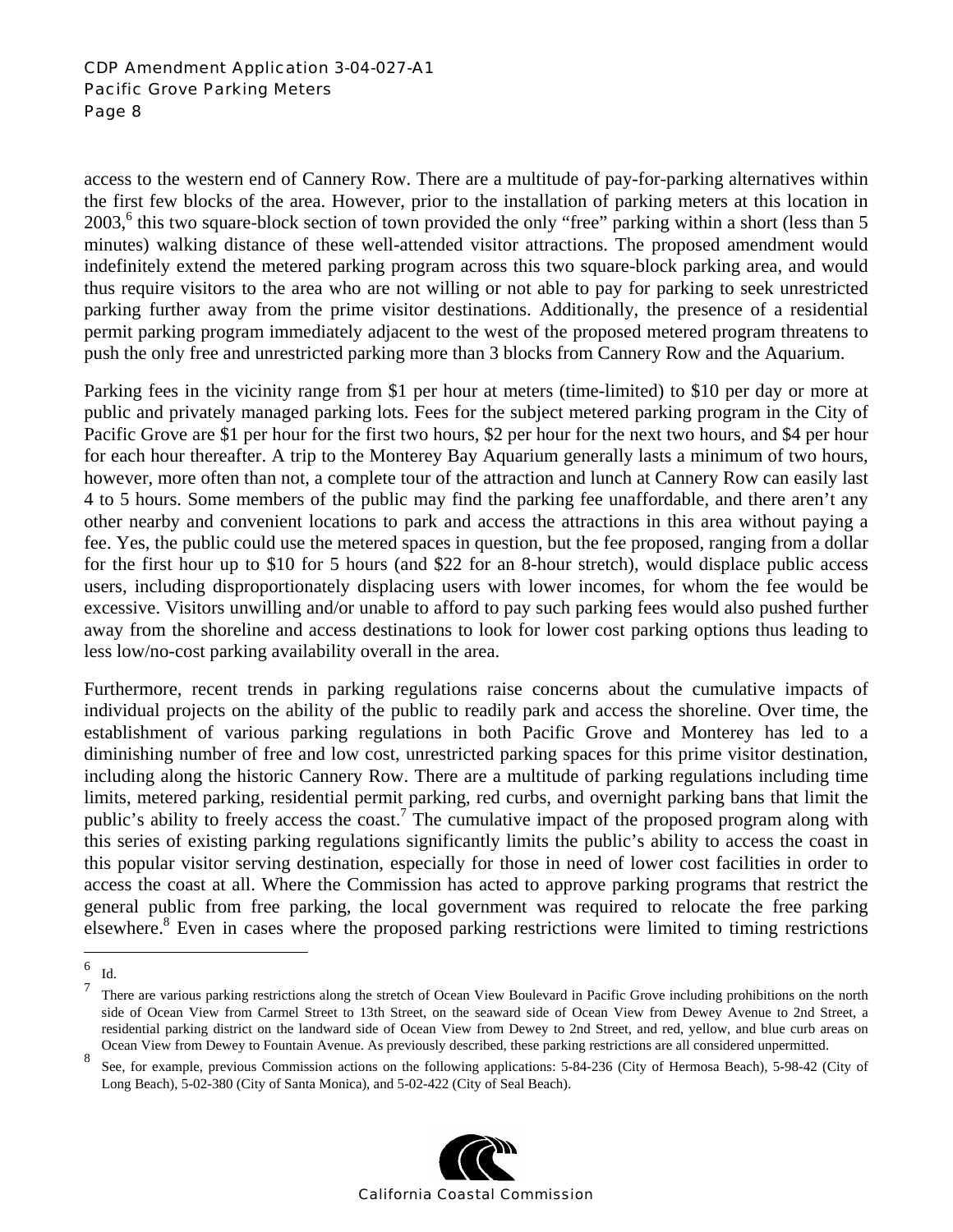(and not fees), the Commission has required offsetting mitigation in the form of ensuring continuing free unrestricted parking nearby.<sup>9</sup> The proposed project in this case would displace visitors from free onstreet parking in this area, leaving only paid parking as an alternative in this area. Although the City is proposing to impose metered parking at 100 sites that were previously free of charge, the City is not proposing to create offsetting free parking to replace it elsewhere.

For these reasons, the proposed metered parking program is not consistent with maximizing and protecting public recreational access or protecting and providing lower cost facilities as required by the Coastal Act.

Fortunately, the original CDP provides a framework for considering this application that can be used to allow the City's proposal while providing options that can still address the Coastal Act requirements to maximize public recreational access, including parking facilities, and including those necessary to ensure adequate low cost options. Specifically, the amended CDP can be conditioned similar to the temporary program CDP to ensure that on-street parking along the immediate shoreline on Ocean View Boulevard from the metered parking area to Fountain Avenue (a distance of almost a mile) is left as free unrestricted public parking for the life of the metered parking program. Within this area, all parking restrictions not recognized by CDP (including a preferential residential parking program, red curbing, no parking signs, etc.) would need to be removed to ensure such free unrestricted parking access.<sup>10</sup>

The City estimates that there are over 200 parking spaces along Ocean View from 1st Street to Fountain Avenue, some of them restricted as described, though most are free and unrestricted. These parking spaces are mainly used by beach goers and users of the City's multi-purpose recreational pedestrian and bike path that winds along the City seaward of Ocean View Boulevard. Some visitors also park here and access the Monterey Bay Aquarium and Cannery Row, although these destinations do require a several block walk. In any case, though, this area provides an appropriate offsetting mitigation, including with respect to undoing parking restrictions that have not been permitted.

Therefore, in order to find the proposed amendment consistent with the Coastal Act, the Commission imposes Special Condition Number 1 which requires the City to maintain the public parking along Ocean View Boulevard between Dewey Avenue and Fountain Avenue as free, unrestricted public parking for the life of the project. Only those parking restrictions which have been legally permitted (i.e., have received coastal development permits) or preceded coastal permitting requirements (i.e., were legally permitted and implemented prior to February 1973), and those restrictions required to allow safe and normal traffic flow (i.e., a red curb area that restricts parking because there is inadequate space for both parking and through traffic, etc.), shall be allowed to be retained. All other parking restrictions must be removed within the next six months (i.e., by March 31, 2010). Any changes to the approved parking program will require an amendment to CDP 3-04-027 except for such changes that will not

<sup>10</sup> The preferential residential parking program is enforced daily between the hours of 9:00am and 6:00pm, while red curbs and No Parking restrictions are in effect all day, each day. In both cases, the restrictions preclude use of public roadway for public parking to access the shoreline, shoreline recreation trail, and Cannery Row.



<sup>–&</sup>lt;br>9 See, for example, A-3-STC-07-057 (City of Santa Cruz).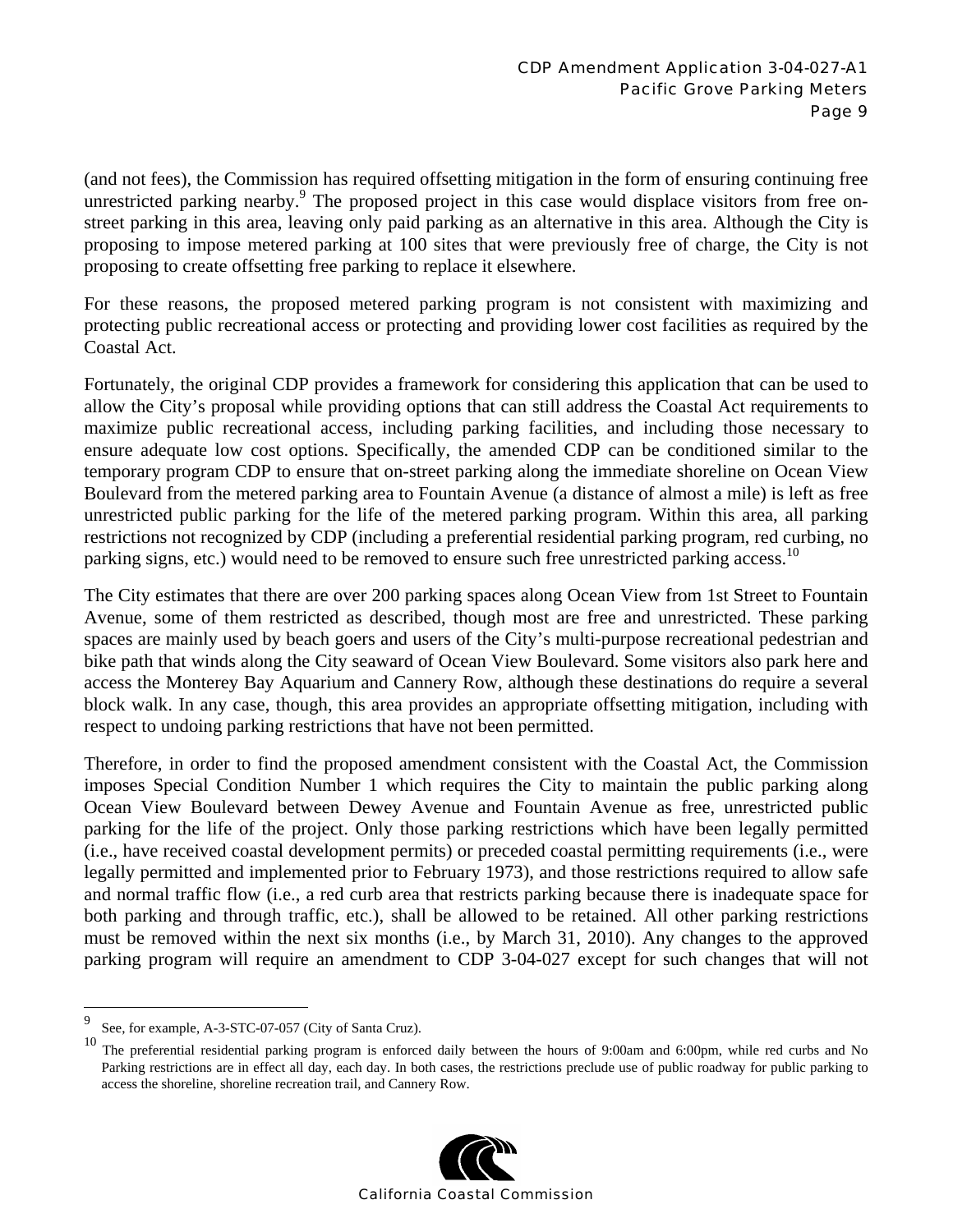adversely impact coastal resources, including coastal access (e.g., adding or modifying program signage to make the program clearer to the public and/or more aesthetically pleasing) (see Special Condition 2).

#### C. Conclusion

The Commission is sensitive to the City's identified need for revenue augmentation, and can understand applying such a program in the area proposed that is near Cannery Row and the Monterey Bay Aquarium where most parking options are fee-based. However, absent offsetting mitigation, the proposed program cannot be found consistent with the Coastal Act. By ensuring that on-street parking is free and unrestricted from the metered area to Fountain Avenue along Ocean View Boulevard, and that existing unpermitted parking restrictions are removed, public recreational access, and specifically low cost access, is protected and enhanced in this important visitor destination area to offset project impacts commensurately. As conditioned, the project can be found consistent with the cited public recreational access policies of the Coastal Act.

### 2. Local Coastal Program

Section 30600(c) of the Coastal Act provides for the issuance of coastal development permits directly by the Commission in regions where the local government having jurisdiction does not have a certified LCP. The Commission can take no action that would prejudice the options available to the City in preparing a Local Coastal Program that conforms to the provisions of Chapter 3 of the Coastal Act (Section 30604 of the Coastal Act).

Exercising its option under Section 30500(a) of the Coastal Act, the City in 1979 requested the Coastal Commission to prepare its Local Coastal Program. However, the draft LCP was rejected by the City in 1981, and the City began its own coastal planning effort. The City's LUP was certified on January 10, 1991, and they are currently formulating implementing ordinances. In the interim, the City has adopted an ordinance that requires that new projects conform to LUP policies. (Of course, the standard of review for coastal development permits, pending LCP completion, is conformance with the policies of the Coastal Act.)

The proposed paid parking program does not change the location or amount of public parking in the vicinity, but will affect the public's ability to access the shoreline in this location for visitors unwilling and/or unable to afford to pay such parking fees, and in terms of the manner in which these users are pushed further away from the shoreline to look for lower cost parking options thus leading to less low/no-cost parking availability overall. As conditioned, these impacts can be appropriately offset. The proposed development, as conditioned, is consistent with the Chapter 3 policies of the Coastal Act. Therefore, the Commission finds that approval of the proposed development, as conditioned, would not prejudice the ability of the City to prepare a certified coastal program consistent with the Chapter 3 policies of the Coastal Act.

### 3. California Environmental Quality Act (CEQA)

Section 13096 of the California Code of Regulations requires that a specific finding be made in conjunction with coastal development permit applications showing the application to be consistent with

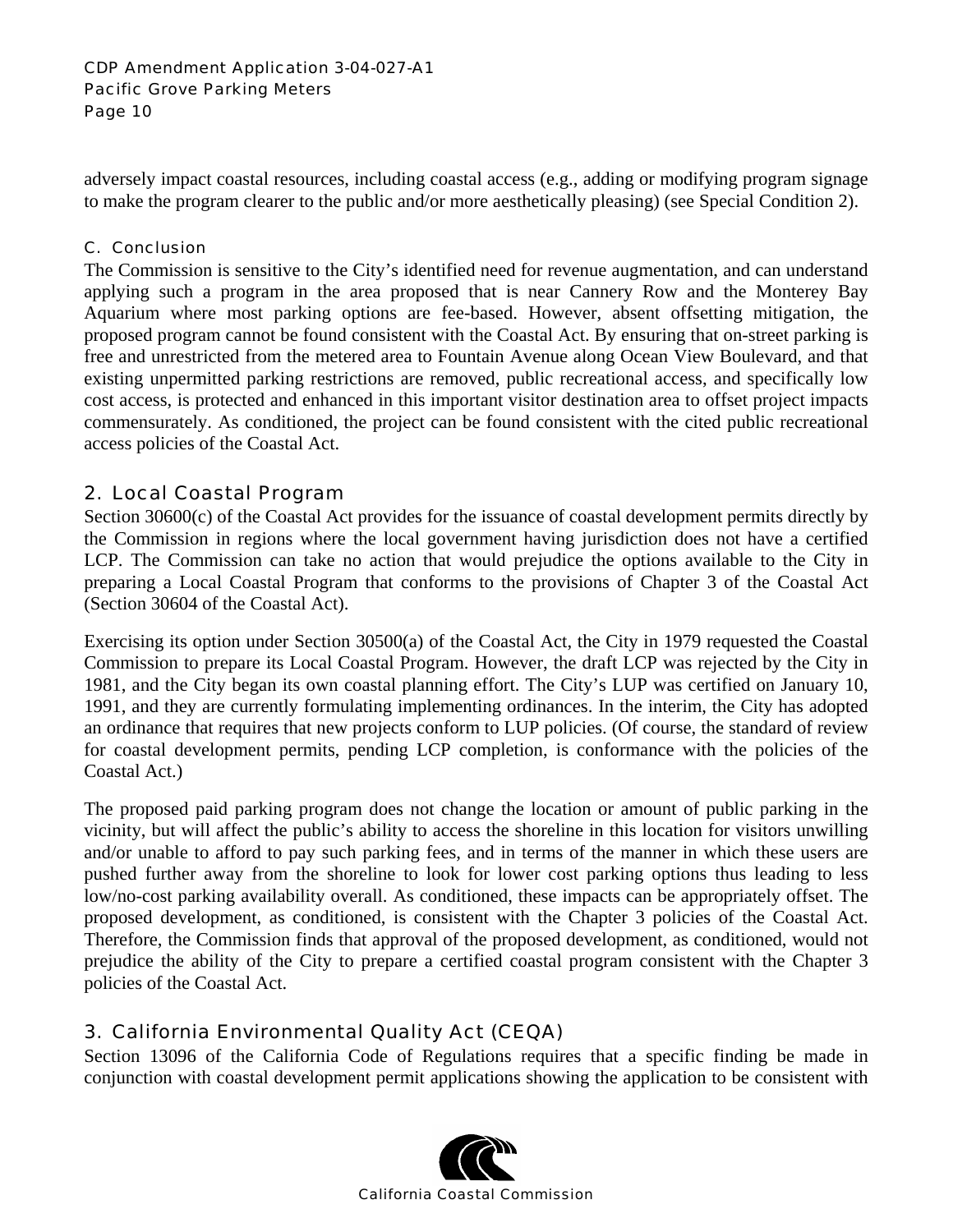any applicable requirements of CEQA. Section 21080.5(d)(2)(A) of CEQA prohibits a proposed development from being approved if there are feasible alternatives or feasible mitigation measures available which would substantially lessen any significant adverse effect which the activity may have on the environment.

The City, acting as lead CEQA agency, determined that the development was categorically exempt from CEQA review. The Coastal Commission's review and analysis of land use proposals has been certified by the Secretary of Resources as being the functional equivalent of environmental review under CEQA. The Commission has identified additional significant adverse environmental effects beyond that recognized by the City through their CEQA process. This staff report has discussed the relevant coastal resource issues with the proposal, including the significant adverse environmental effects expected due to the project, and has recommended appropriate suggested modifications to avoid and/or lessen any potential for adverse impacts to said resources. All public comments received to date have been addressed in the findings above. All above Coastal Act findings are incorporated herein in their entirety by reference.

As such, there are no additional feasible alternatives nor feasible mitigation measures available which would substantially lessen any significant adverse environmental effects which approval of the proposed project, as modified, would have on the environment within the meaning of CEQA. Thus, if so modified, the proposed project will not result in any significant environmental effects for which feasible mitigation measures have not been employed consistent with CEQA Section 21080.5(d)(2)(A).

## D. Conditions of Approval

### A. Standard Conditions

- **1. Notice of Receipt and Acknowledgment.** The permit is not valid and development shall not commence until a copy of the permit, signed by the permittee or authorized agent, acknowledging receipt of the permit and acceptance of the terms and conditions, is returned to the Commission office.
- **2. Expiration.** If development has not commenced, the permit will expire two years from the date on which the Commission voted on the application. Development shall be pursued in a diligent manner and completed in a reasonable period of time. Application for extension of the permit must be made prior to the expiration date.
- **3. Interpretation.** Any questions of intent or interpretation of any condition will be resolved by the Executive Director or the Commission.
- **4. Assignment.** The permit may be assigned to any qualified person, provided assignee files with the Commission an affidavit accepting all terms and conditions of the permit.

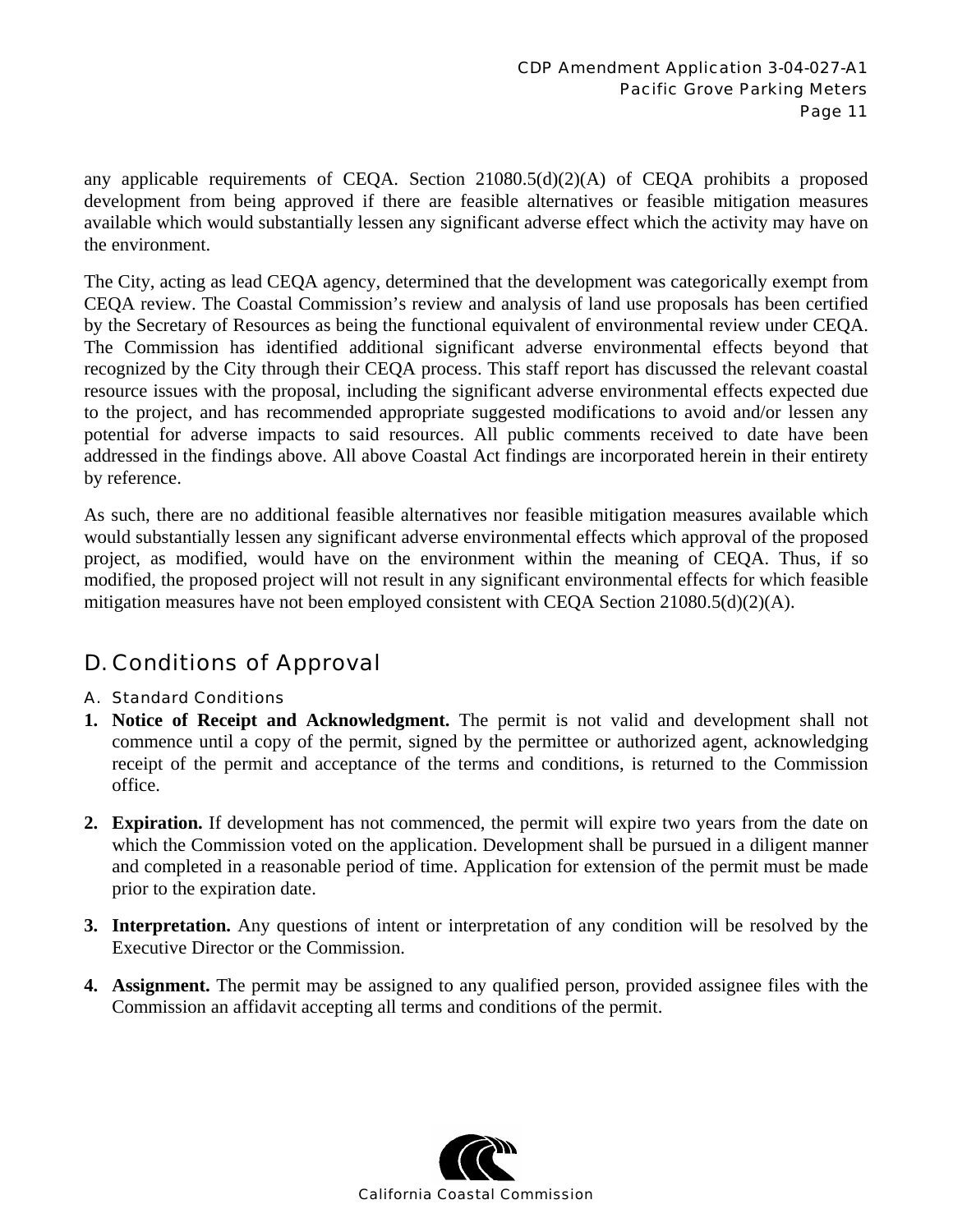**5. Terms and Conditions Run with the Land.** These terms and conditions shall be perpetual, and it is the intention of the Commission and the permittee to bind all future owners and possessors of the subject property to the terms and conditions.

#### B. Special Conditions

- **1. Ocean View Boulevard Parking.** All parking along Ocean View Boulevard between Dewey Avenue and Fountain Avenue shall be unrestricted free public parking for the life of the approved project, except for any existing coastal permitted (or pre-coastal permit requirement) restrictions, and except for restrictions required to allow safe and normal traffic flow (i.e., a red curb area that restricts parking because there is inadequate space for both parking and through traffic, etc.). All impediments to free public parking along Ocean View Boulevard in this area and immediately adjacent to it with respect to preferential parking programs (including but not limited to the residential permit parking program and all residential permit parking signs located between Dewey Avenue and 2nd Street, Ocean View Boulevard, and Central Avenue; all red curb areas; and all other restrictions (i.e., time limits, no parking, etc.) and related signs) shall be removed by March 31, 2010 except for: (1) those impediments for which evidence is provided by that date for Executive Director review and approval that conclusively shows that the impediment is required to allow safe and normal traffic flow; and (2) those impediments for which evidence is provided by that date that: (a) a coastal development permit has been issued for such impediment; or (b) the impediment was lawfully permitted, installed, and operational prior to February 1973.
- **2. Future Changes to the Approved Project.** Any future changes to the approved project shall require an amendment to coastal development permit 3-04-027 except for such changes that are submitted prior to their implementation to the Executive Director for review and approval, where such approval may only be granted if such changes will not adversely impact coastal resources, including coastal access (e.g., adding or modifying program signage to make the program clearer to the public and/or more aesthetically pleasing).

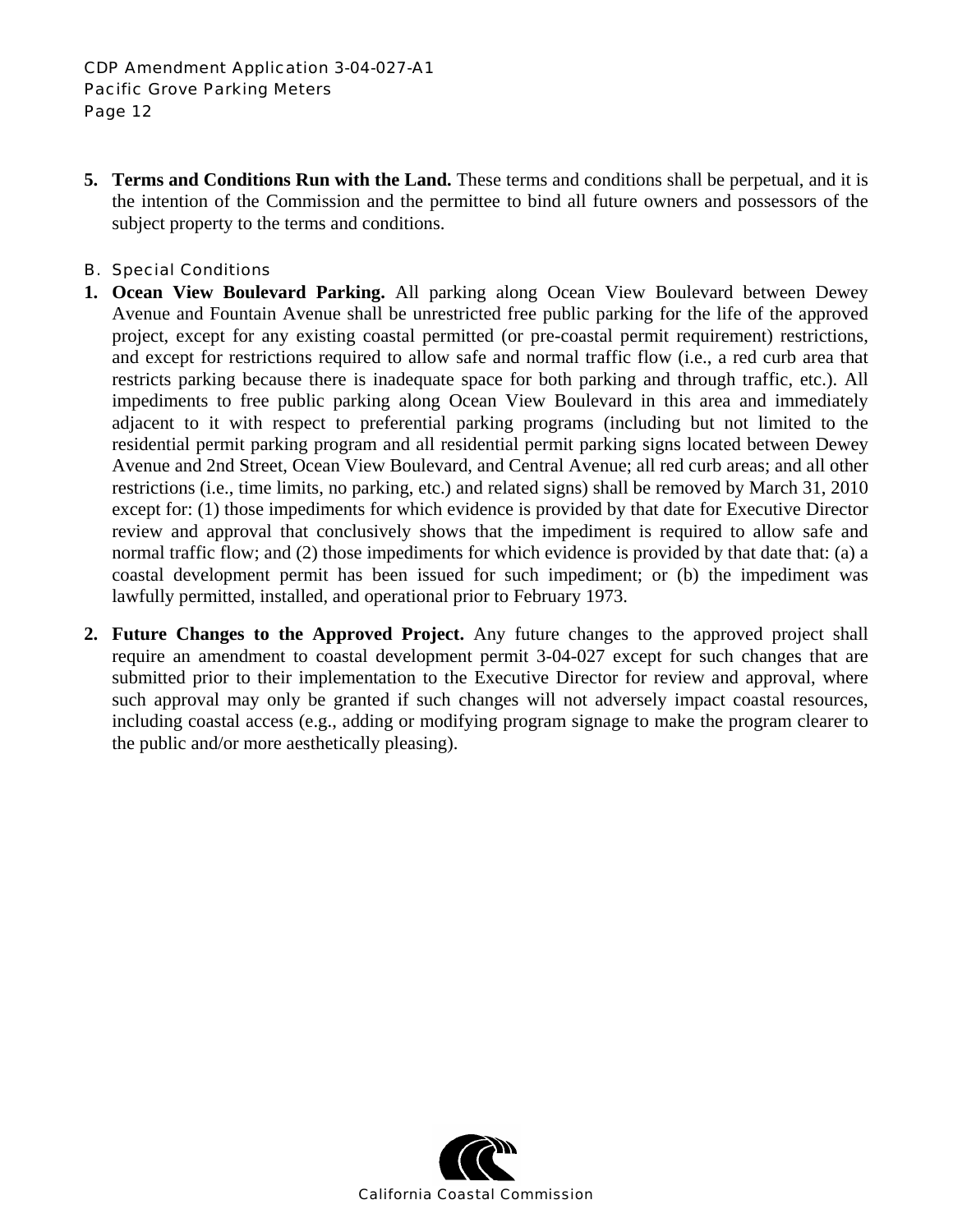

Exhibit A: Regional Location Map<br>3-04-027-A1 (PG Parking Meters)<br>Page 1 of 1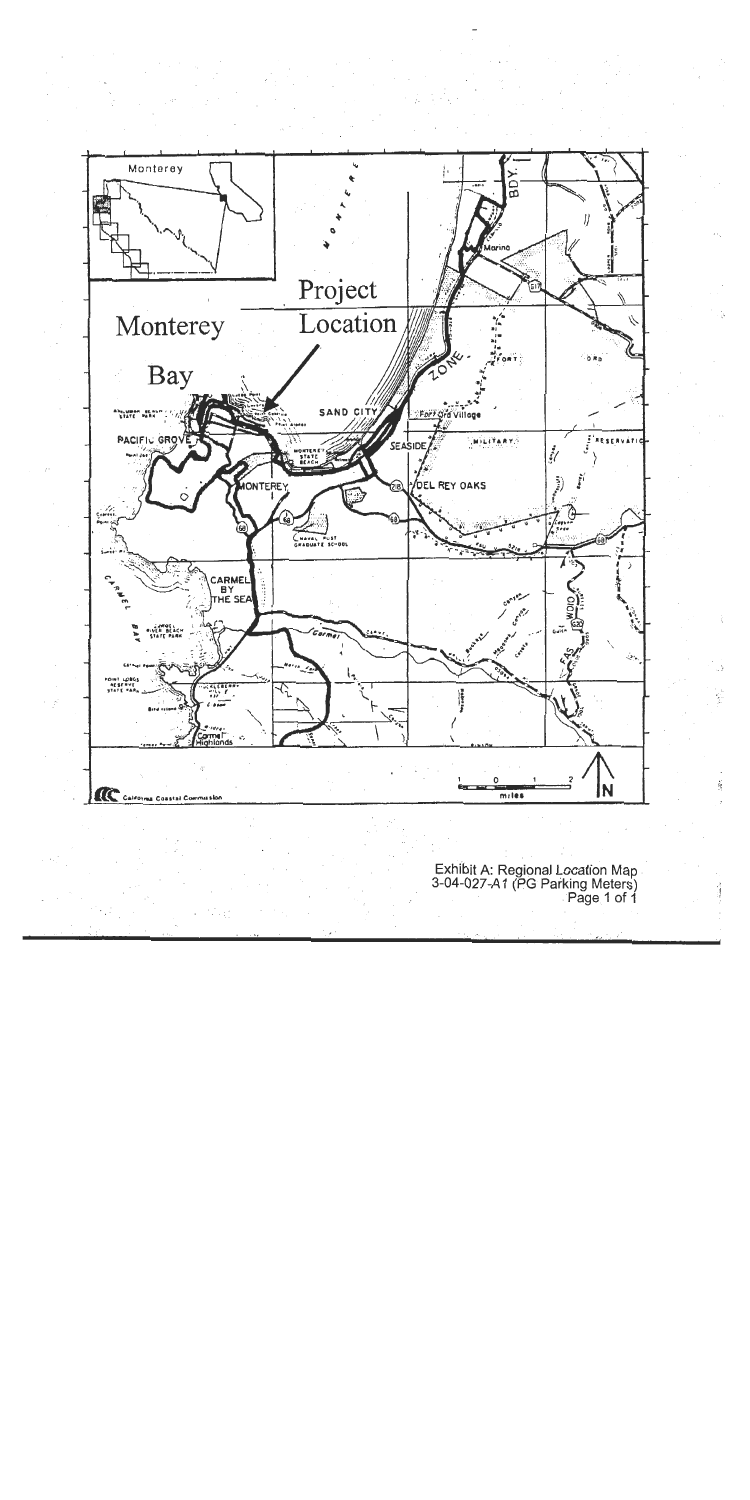Figure 1-2 Pacific Grove City Limits, Planning Area, Sphere of Influence, and Coastal Zone Boundaries



The Pacific Grove General Plan an Exhibit B: Project Vicinity Map<br>3-04-027-A1 (PG Parking Meters)<br>Page 1 of 1  $\mathfrak{Z}$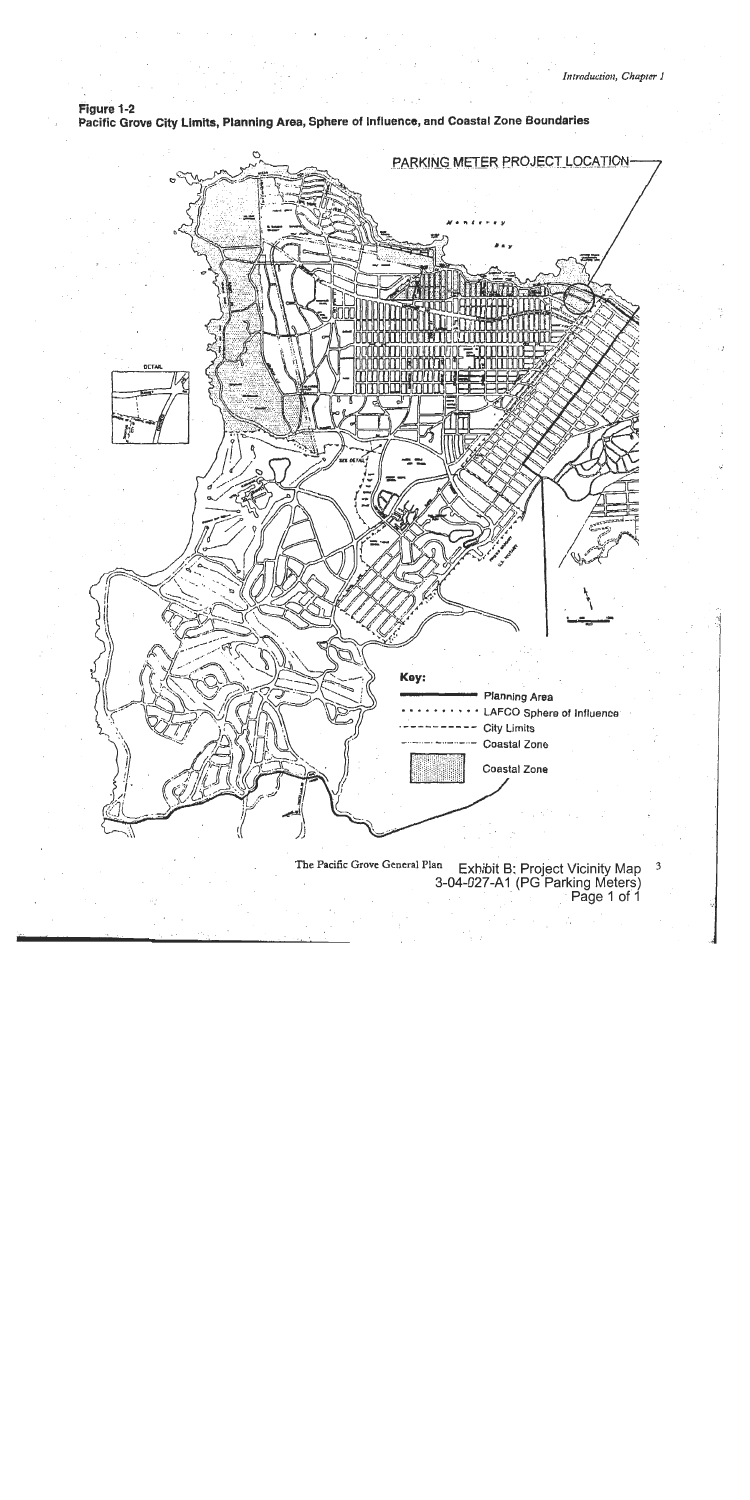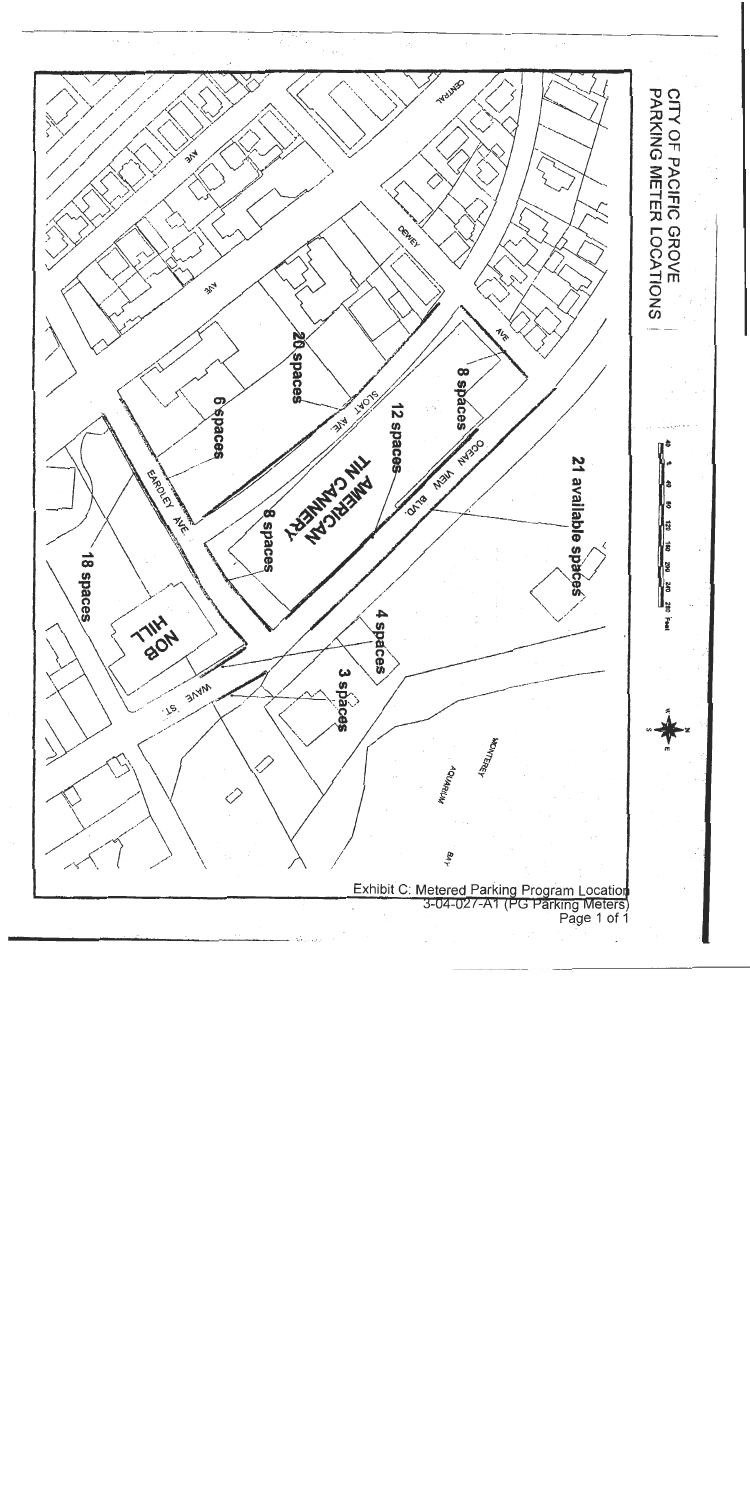Source: Califorma Coastal Records Project, Slide 1023



Exhibit D: Aerial Photograph

Exhibit D: Aerial Photograph<br>3-04-027-A1 (PG Parking Meters)<br>Page 1 of 1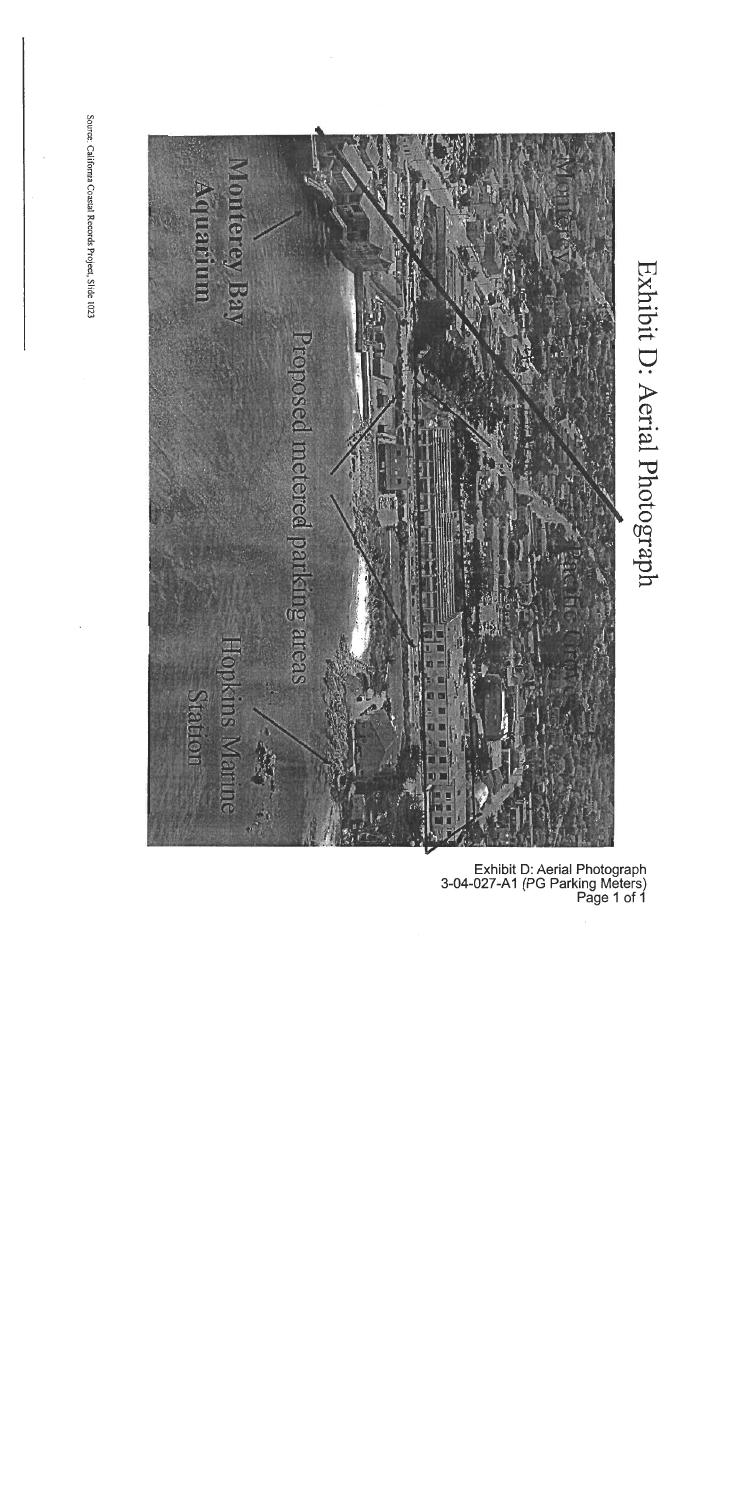

 $\mathcal{L}_{\mathcal{A}}$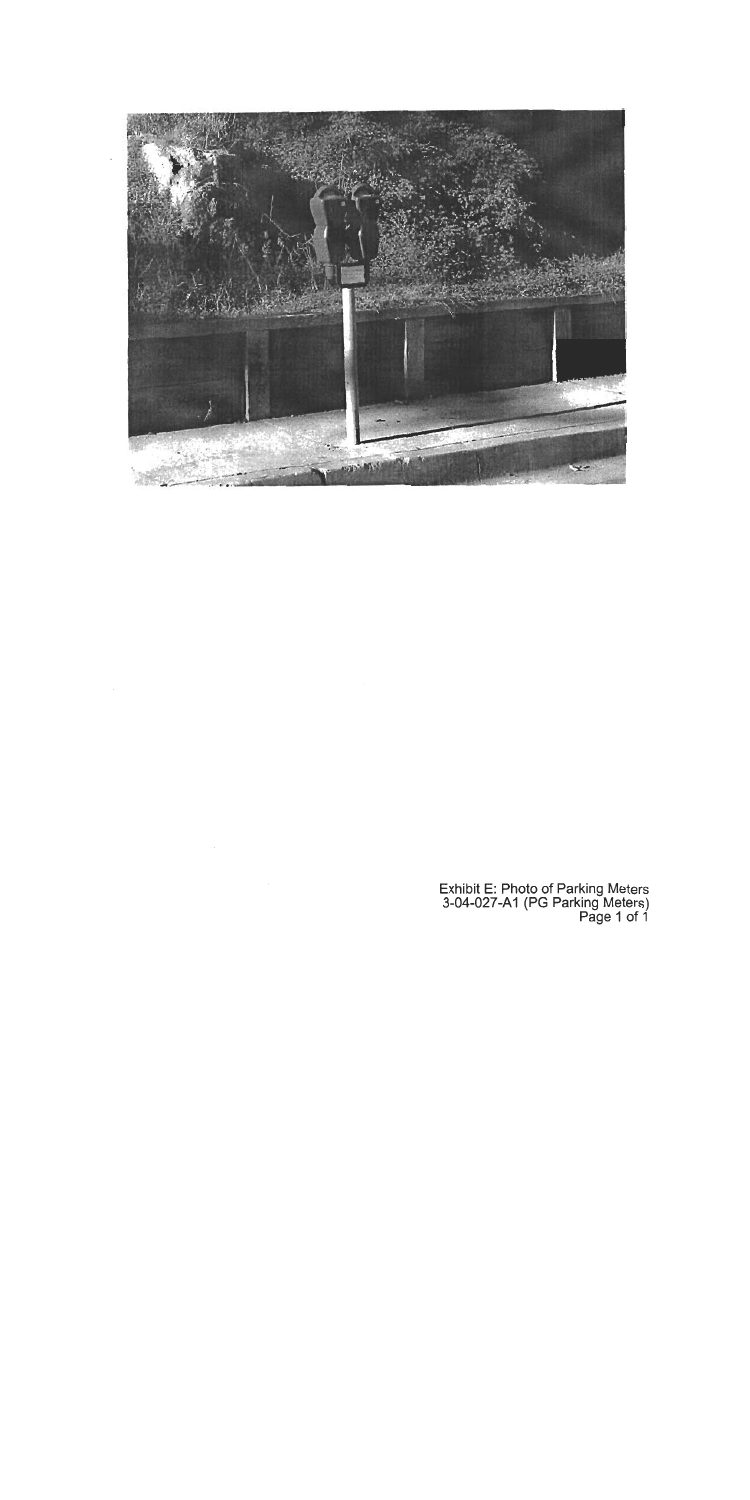#### **ORDINANCE NO. 03-14**

#### ORDINANCE OF THE CITY COUNCIL OF THE CITY OF PACIFIC GROVE GRANTING A REVOCABLE LICENSE TO INNOVAPARK, LLC, FOR THE ENCROACHMENT OF PARKING METERS AND ASSOCIATED EQUIPMENT INTO THE PUBLIC WAY ON OCEANVIEW BOULEVARD, WAVE STREET, EARDLEY AVENUE, SLOAT AVENUE, AND DEWEY AVENUE

#### THE CITY COUNCIL OF THE CITY OF PACIFIC GROVE DOES ORDAIN AS FOLLOWS:

SECTION 1. A revocable license is hereby granted to InnovaPark, LLC ("Licensee"), to allow the installation of parking meters and associated equipment in the public way on Oceanview Boulevard, Waye Street, Eardley Avenue, Sloat Avenue, and Dewey Avenue, as more particularly described in the attached Exhibit A.

SECTION 2. Licensee shall have the meter type, size, and location approved by the Police Department and Public Works Department.

SECTION 3. Simultaneously to the granting of this License, the City will enter into an equipment lease agreement for parking meters. Subject to the terms of that agreement, License may be revoked in the absolute discretion of the City Council upon 30 days written notice, at any time. If so revoked, licensee shall remove the meters and associated equipment and shall return the area of encroachment to the condition prior to installation of meters and associated equipment, as directed by the Director of Public Works/City Engineer.

SECTION 4. By encroaching on the public right of way, Licensee, and their heirs and assigns, agree that they shall hold the City of Pacific Grove, its elected officials, officers, employees and agents (collectively "City") free and harmless from, and shall at their expense defend City against all claims, suits and other judgments made, filed or entered, resulting in any manner from the placement of the meters and associated equipment described and granted herein.

SECTION 5. This ordinance shall become effective on the  $30<sup>th</sup>$  day following final passage and adoption thereof.

PASSED AND ADOPTED BY THE COUNCIL OF THE CITY OF PACIFIC GROVE this 6<sup>th</sup> day of August, 2003, by the following vote:

Costello, Fisher, Gasperson, Goldbeck, Renz, Schenk, Stidham AYES:

NOES: None

ABSENT: None

**APPROVED:** 

MORRIS G. FISHER, Mayor

ATTEST:

APPROVED AS TO FORM:

LEISHMAN, City Attorney

Exhibit F: Ordinance 03-14 3-04-027-A1 (PG Parking Meters) Page 1 of 1